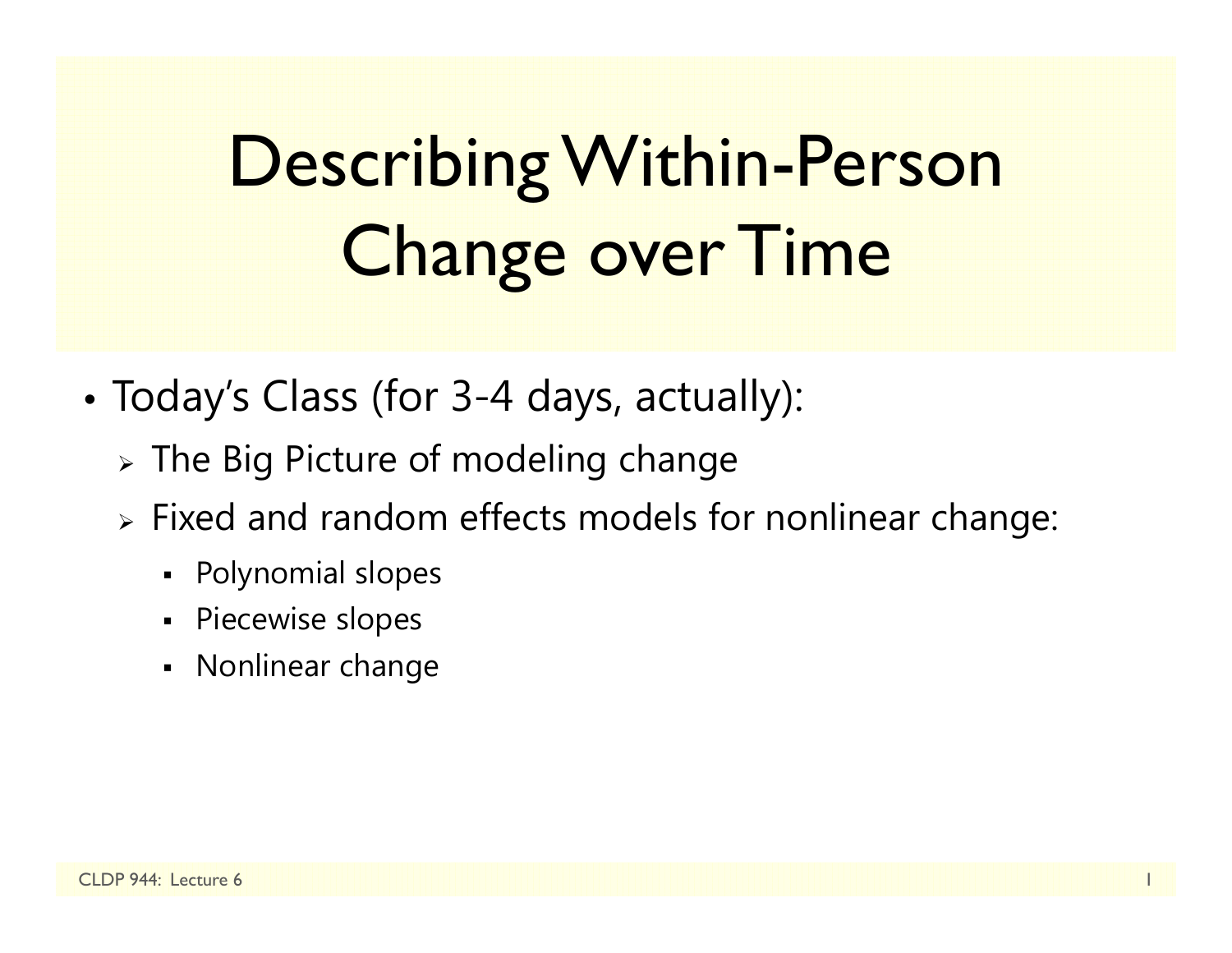#### Example Data Individual Observed Trajectories (N = 101, *n* $n = 6$

**Number Match 3 Response Times by Session** 

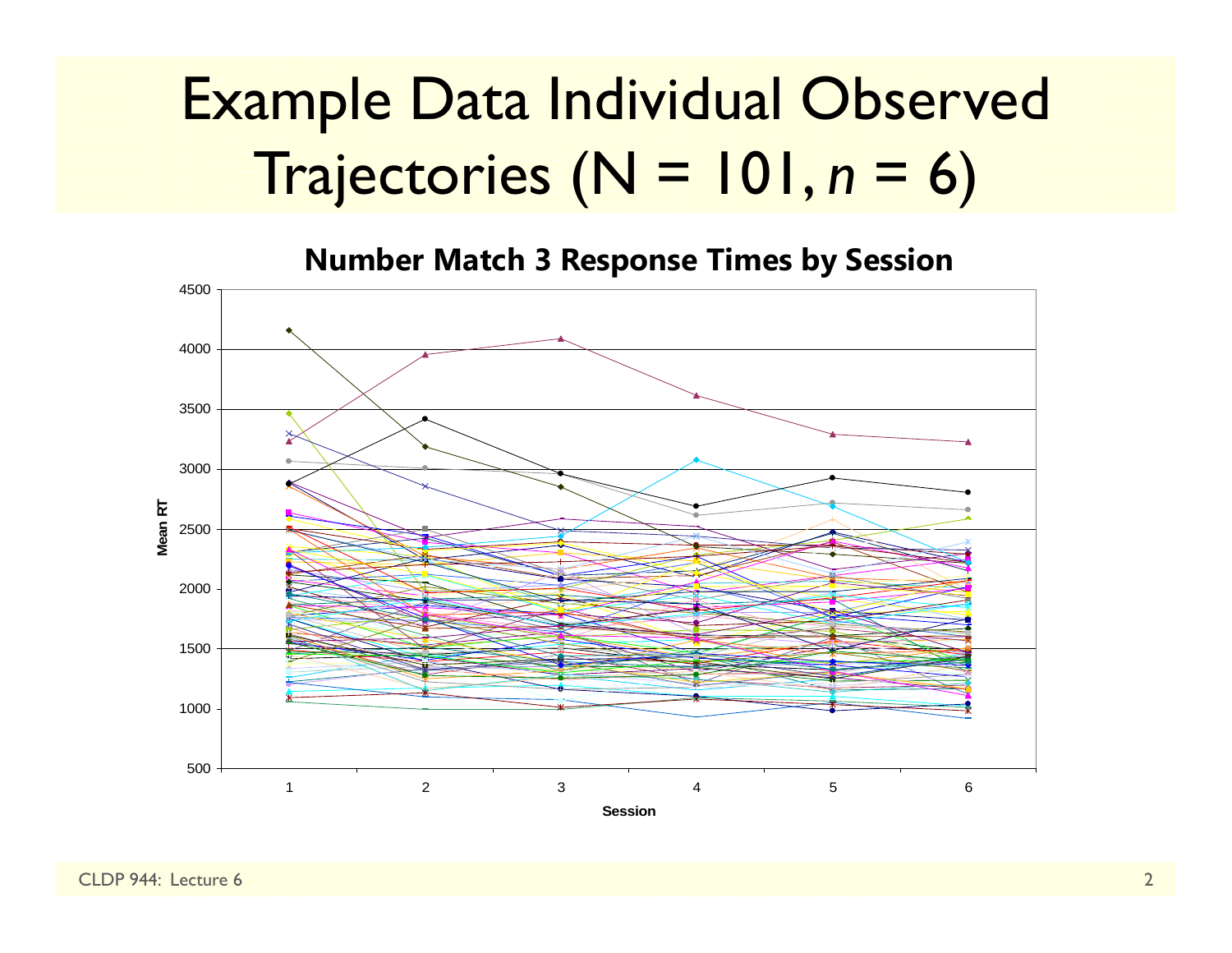## The Big Picture of Longitudinal Data: Model for the Means (Fixed Effects)

- • What kind of change occurs on average over "time"?
	- What is the most appropriate **metric of time** ?
		- $\blacksquare$ Time in study (with predictors for BP differences in time)?
		- Time since birth (age)? Time to event (time since diagnosis)?
		- Measurement occasions need not be the same across persons or equally spaced (code time as exactly as possible)
	- What kind of **theoretical process** generated the observed trajectories, and thus what kind of model do we need?
		- Linear or nonlinear? Continuous or discontinuous? Does change keep happening or does it eventually stop?
		- Many options: polynomial, piecewise, and nonlinear families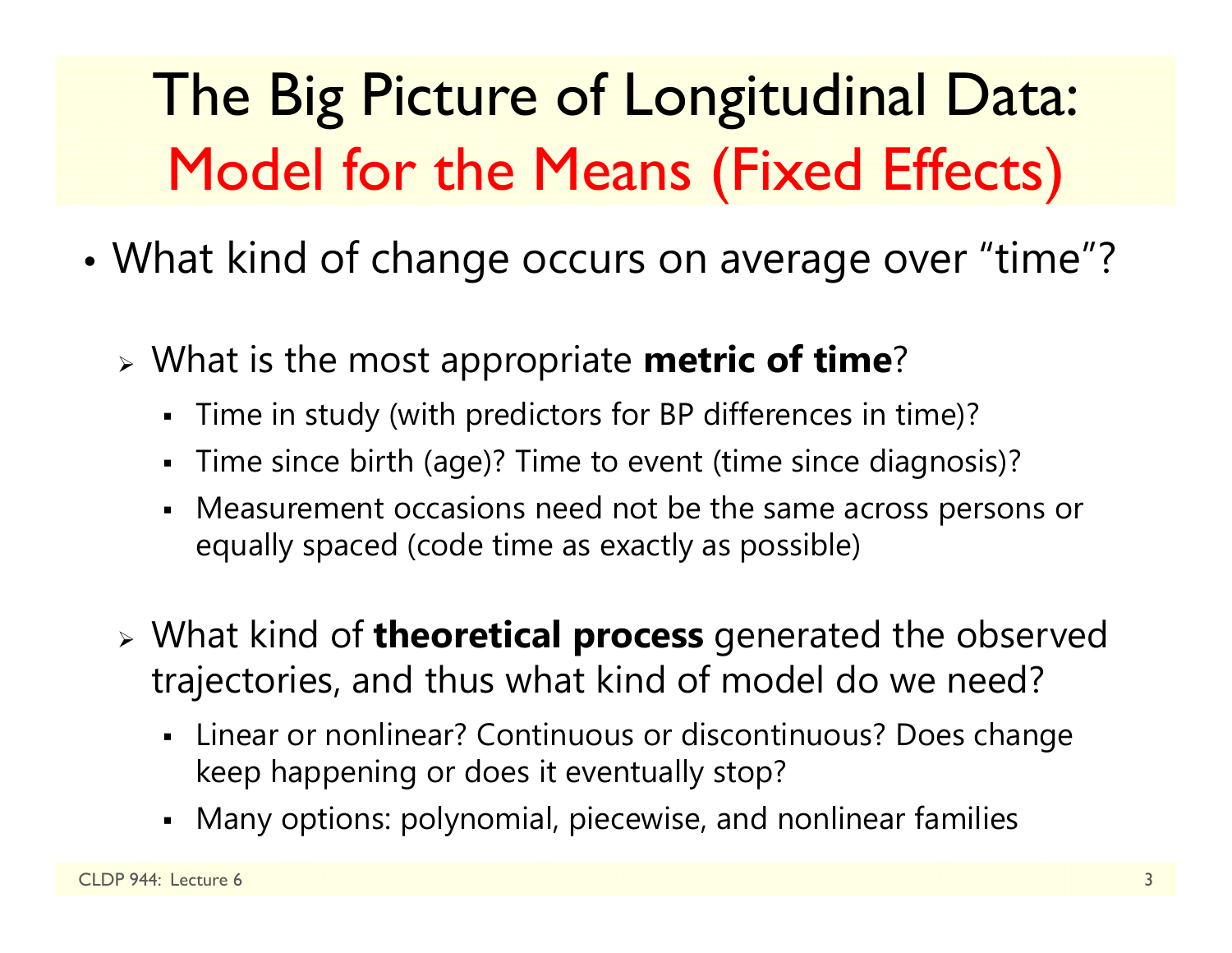# The Big Picture of Longitudinal Data: Models for the Means (Fixed Effects)

- • What kind of change occurs on average over "time"? Two baseline models for comparison:
	- > "**Empty**" → only a fixed intercept (predicts no change)
	- $\triangleright$  "Saturated"  $\rightarrow$  all occasion mean differences from time 0 (ANOVA model that uses # fixed effects= *n* ) *\*\*\* may not be possible in unbalanced data*



In-between options: polynomial slopes, piecewise slopes, nonlinear models…

#### **Saturated Means:**

Reproduces mean at each occasion

**# Fixed Effects** 

**= # Occasions**

Good fit **Good fit**

#### *Name… that… Trajectory!*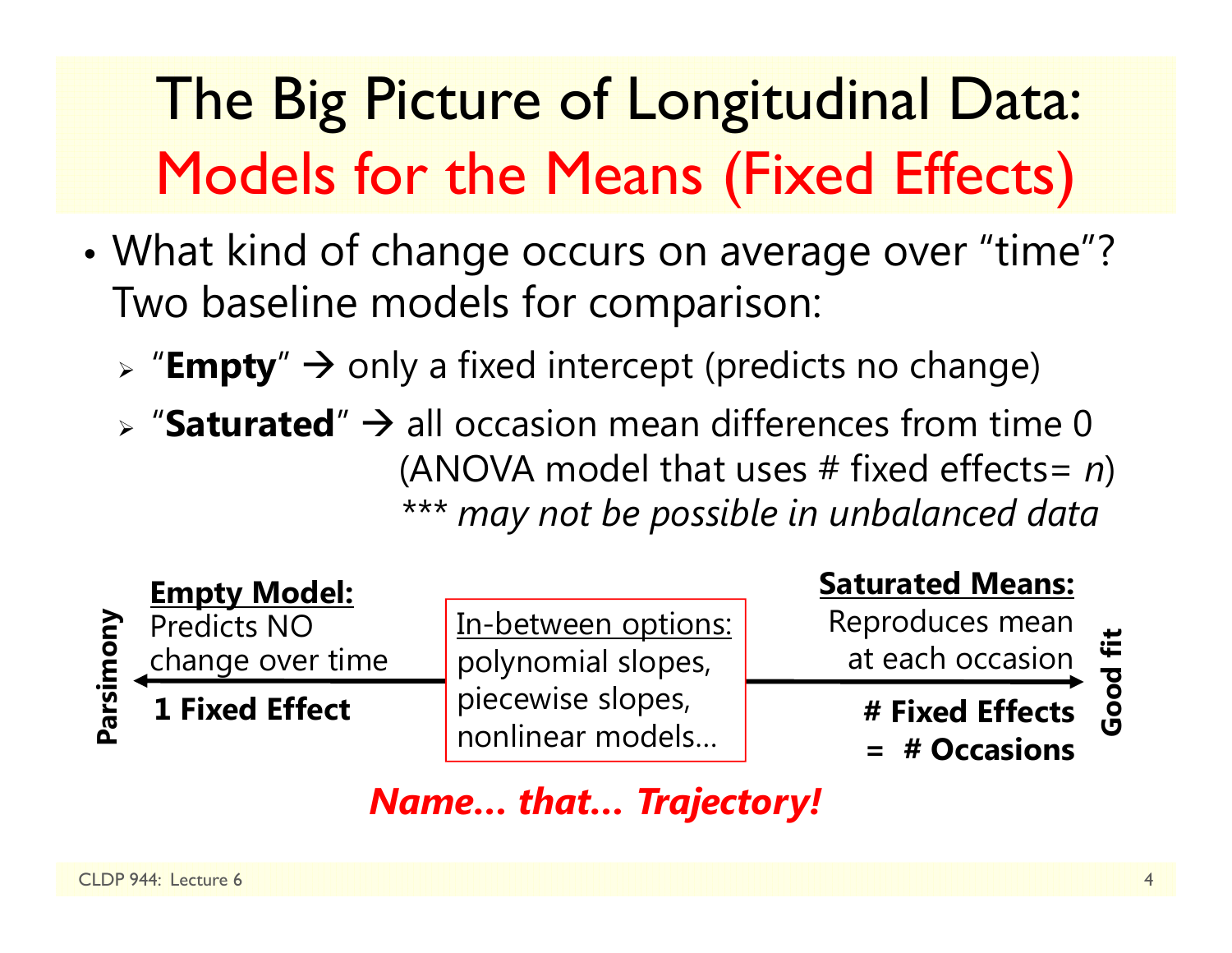### Baseline Models for the Means

#### **Number Match 3 Mean Response Times by Session**

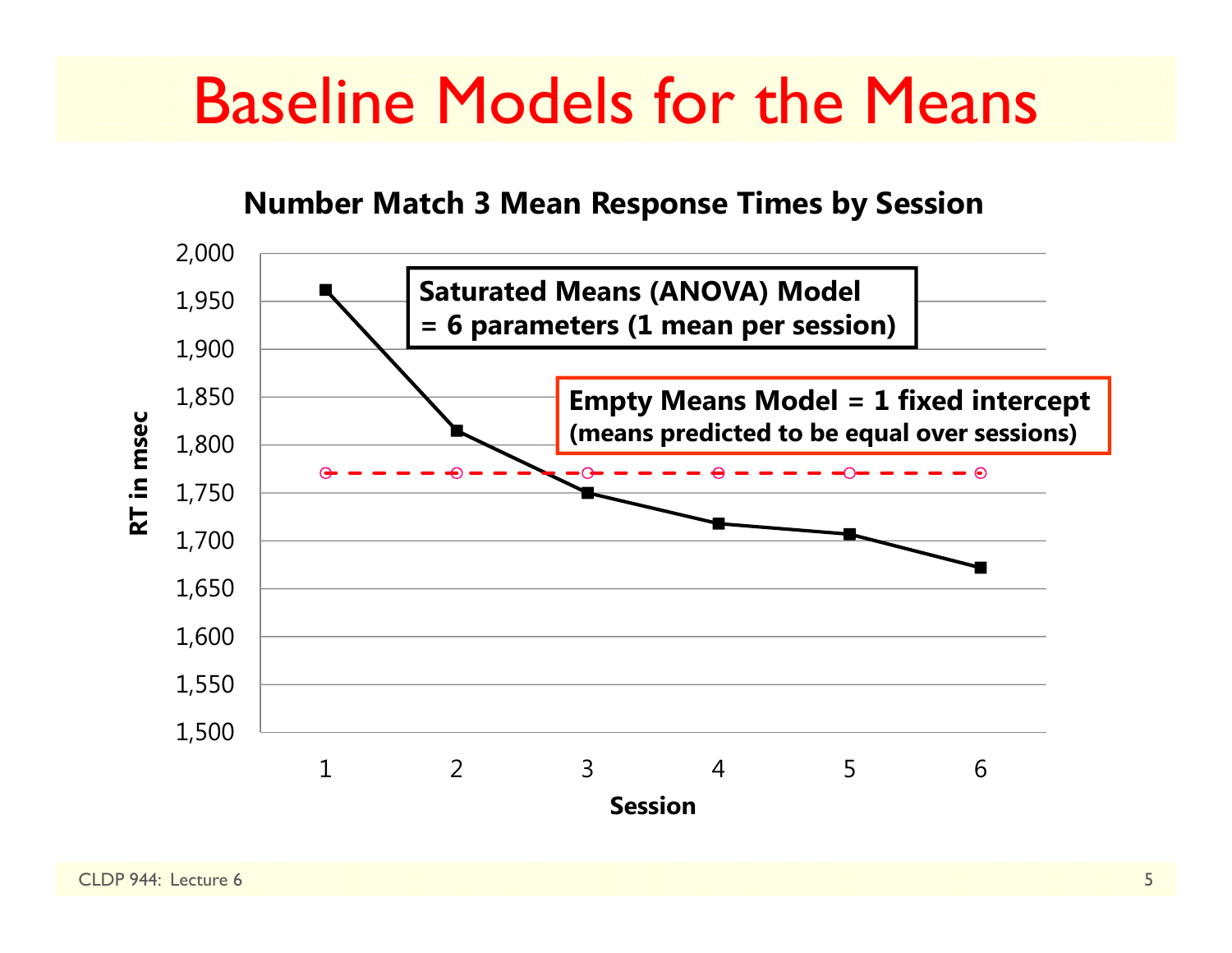## The Big Picture of Longitudinal Data: Models for the Variance (Random Effects)

- • *From a substantive perspective*: Are there **individual differences** in change?
	- $\triangleright$  Individual differences in the level of an outcome?
		- At what time point are individual differences in outcome level important for your hypotheses (beginning, middle, end)?
	- $\triangleright$  Individual differences in magnitude of change?
		- Each aspect of change (e.g., linear change, quadratic change) can potentially exhibit individual differences (data permitting)
- • *From a statistical perspective*: What kind of pattern do the **variances and covariances** exhibit over time?
	- Do the variances increase or decrease over time?
	- Are the covariances differentially related based on time?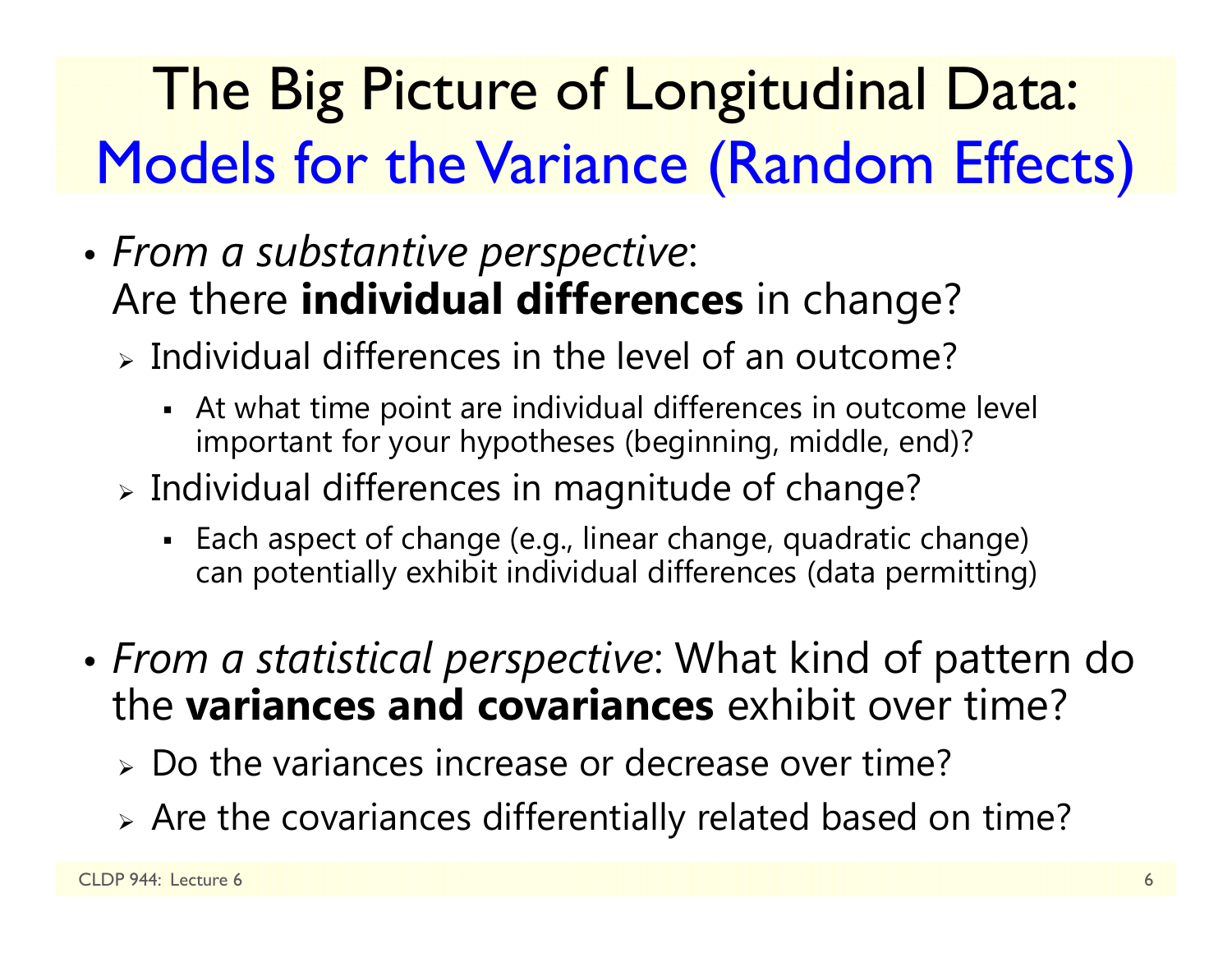### The Big Picture of Longitudinal Data: Models for the Variance



#### *What is the pattern of variance and covariance over time?*

CS and UN are just two of the many, many options available within MLM, including *random effects models* (for change) and *alternative covariance structure models* (for fluctuation).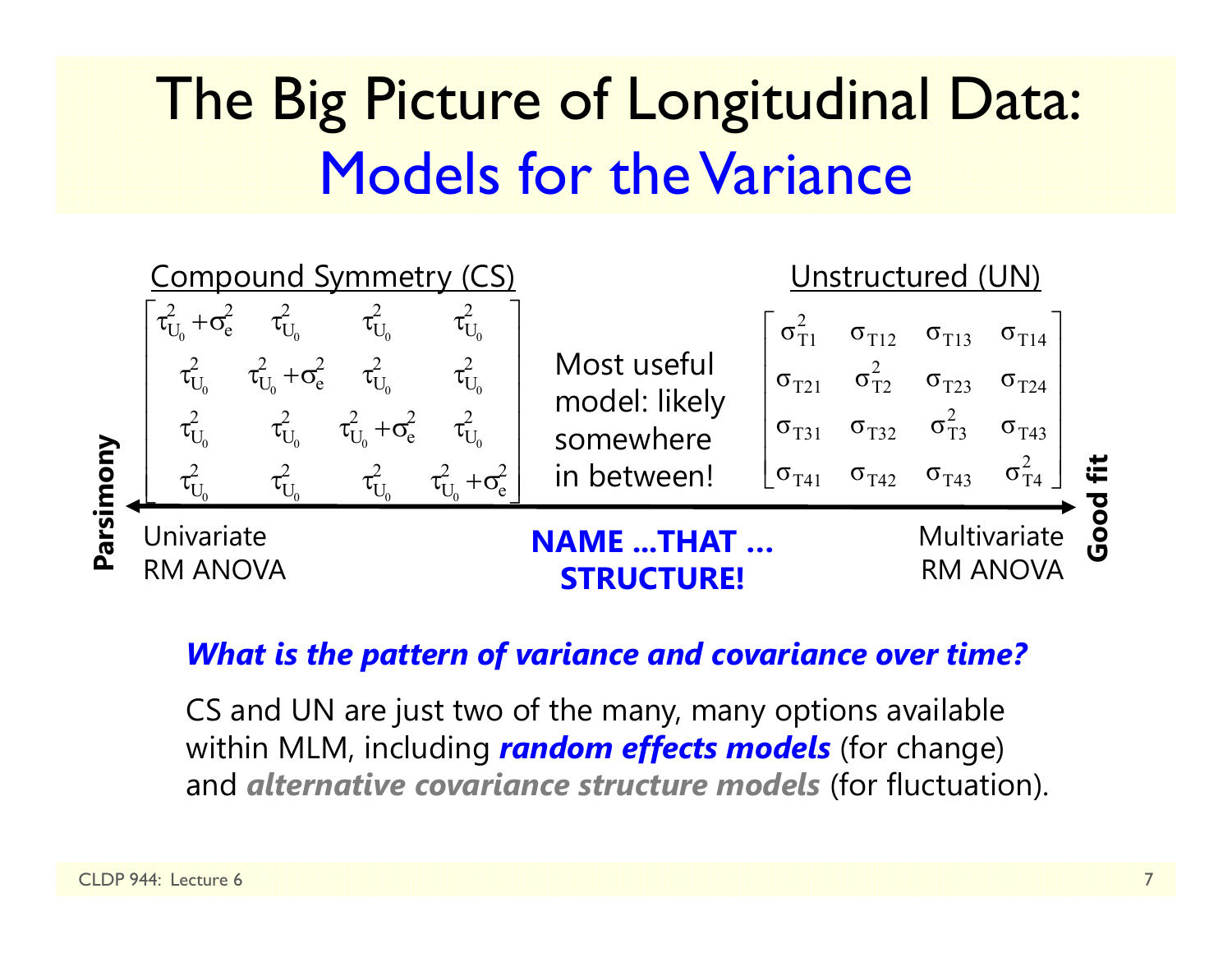### Baseline Models for the Variance

#### **Variance in Number Match 3 Response Times by Session**

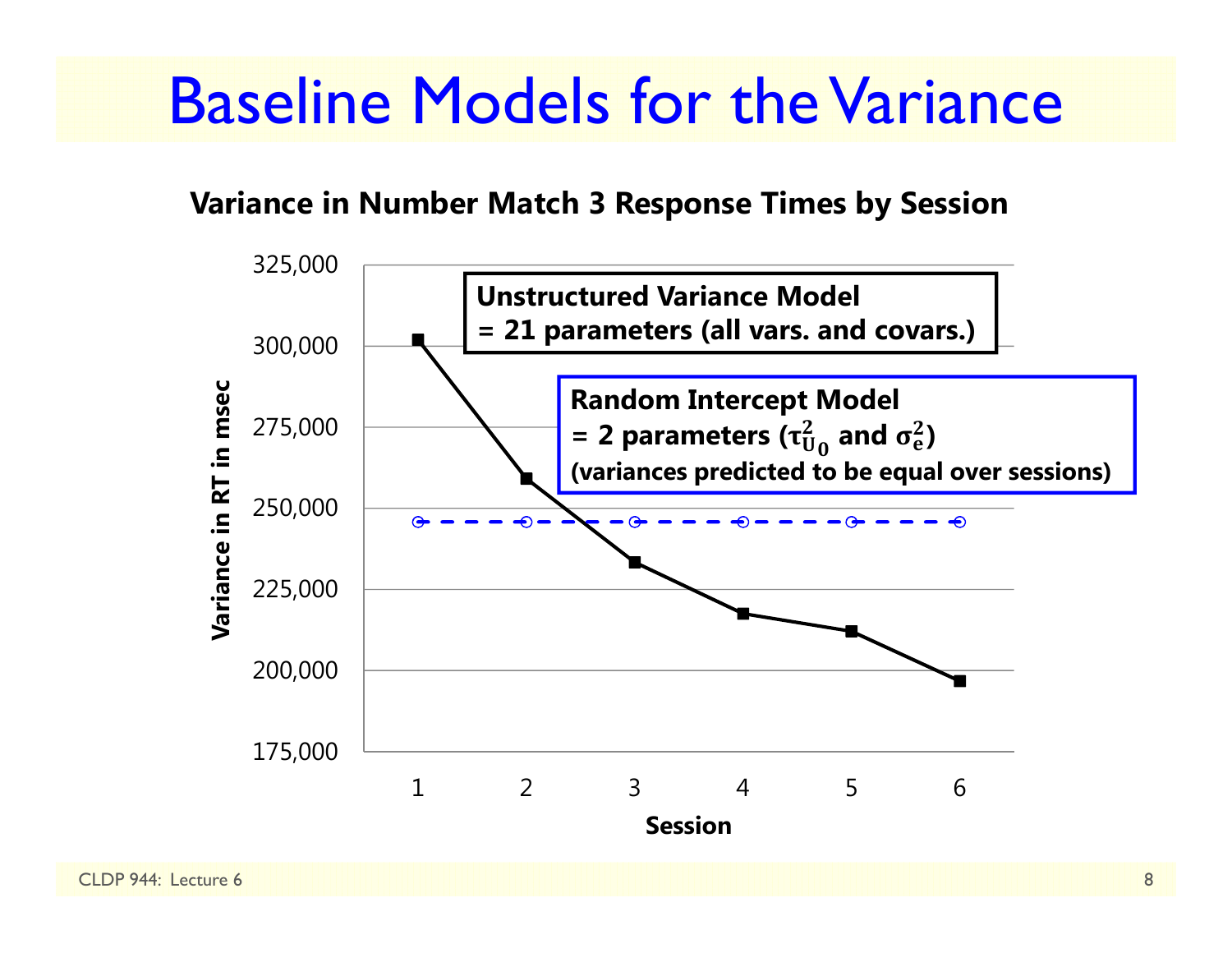### Summary: Modeling Means and Variances

•We have two tasks in describing within-person change:

#### • **Choose a Model for the Means**

- What kind of change in the outcome do we have on average?
- What kind and how many **fixed effects** do we need to predict that mean change as parsimoniously but accurately as possible?

#### • **Choose a Model for the Variances**

- What pattern do the variances and covariances of the outcome show over time because of individual differences in change?
- What kind and how many **random effects** do we need to predict that pattern as parsimoniously but accurately as possible?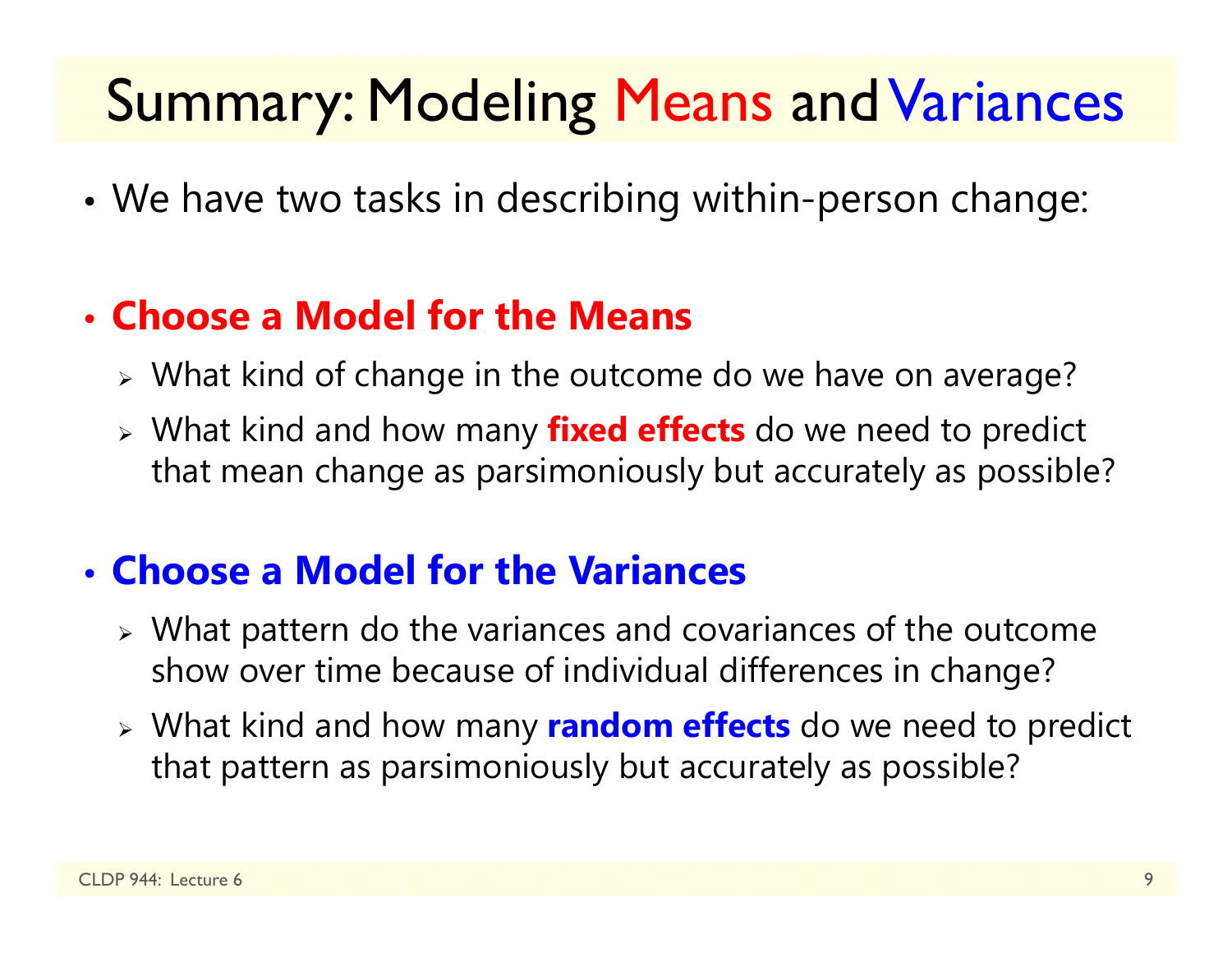# New Material: Absolute Fit in REML

- • Answer key model (possible only for balanced data):
	- $\triangleright$  Means Model = Saturated Means
	- Variance Model = Unstructured R, or RI+UN( *n* <sup>−</sup>1) equivalent
- • Tests of absolute fit of any simpler means model against saturated means can only be done via − 2 ∆LL when using ML, but what if you need to use REML given small level-2 *N* ?
	- $\triangleright\;$  Use a multivariate Wald test instead: add enough contrasts for occasionspecific mean differences to create saturated means, then test that group of contrasts (see example 6 for how to do so using CLASS/BY)
- • Tests of absolute fit of any nested variance model against UN can be done using REML − 2 ∆LL if same means side (so keep the same fixed effects for time in each comparison model)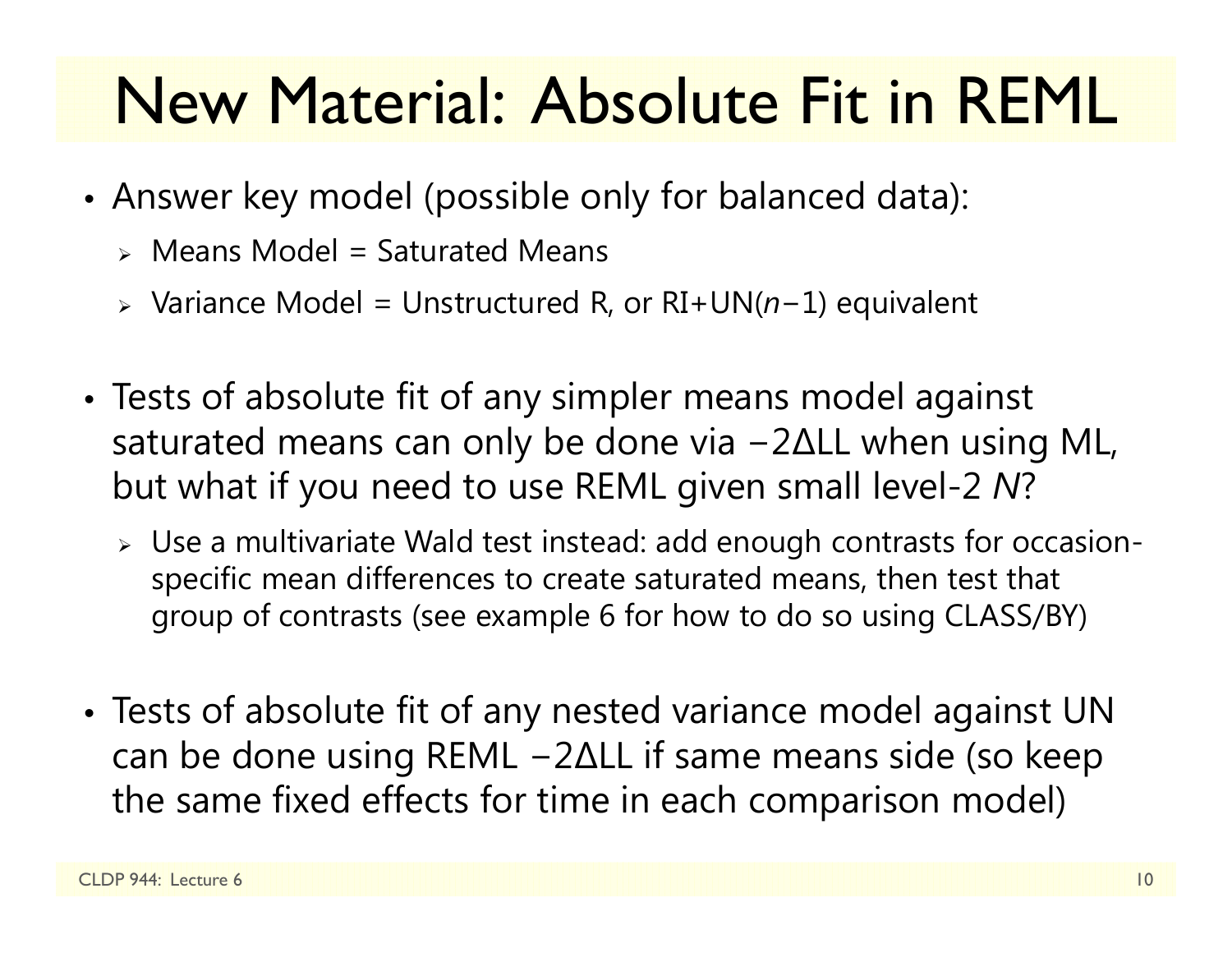# Name that trajectory… Polynomial?

- • Predict **mean change** with **polynomial fixed effects of time**:
	- $\triangleright$  Linear → *constant* amount of change (up or down)
	- Quadratic *change* in linear rate of change (acceleration/deceleration)
	- $\triangleright$  Cubic → *change* in acceleration/deceleration of linear rate of change (known in physics as jerk, surge, or jolt)
	- > Terms work <u>together</u> to describe curved trajectories

#### •**Can have polynomial fixed time slopes UP TO:**  *n* **– 1\***

- $>$  3 occasions = 2nd order (time<sup>2</sup>)= Fixed Quadratic Time or less
- $>$  4 occasions = 3rd order (time<sup>3</sup>) = Fixed Cubic Time or less
- Interpretable polynomials past cubic are rarely seen in practice

**\***This rule can be broken in unbalanced data (but cautiously)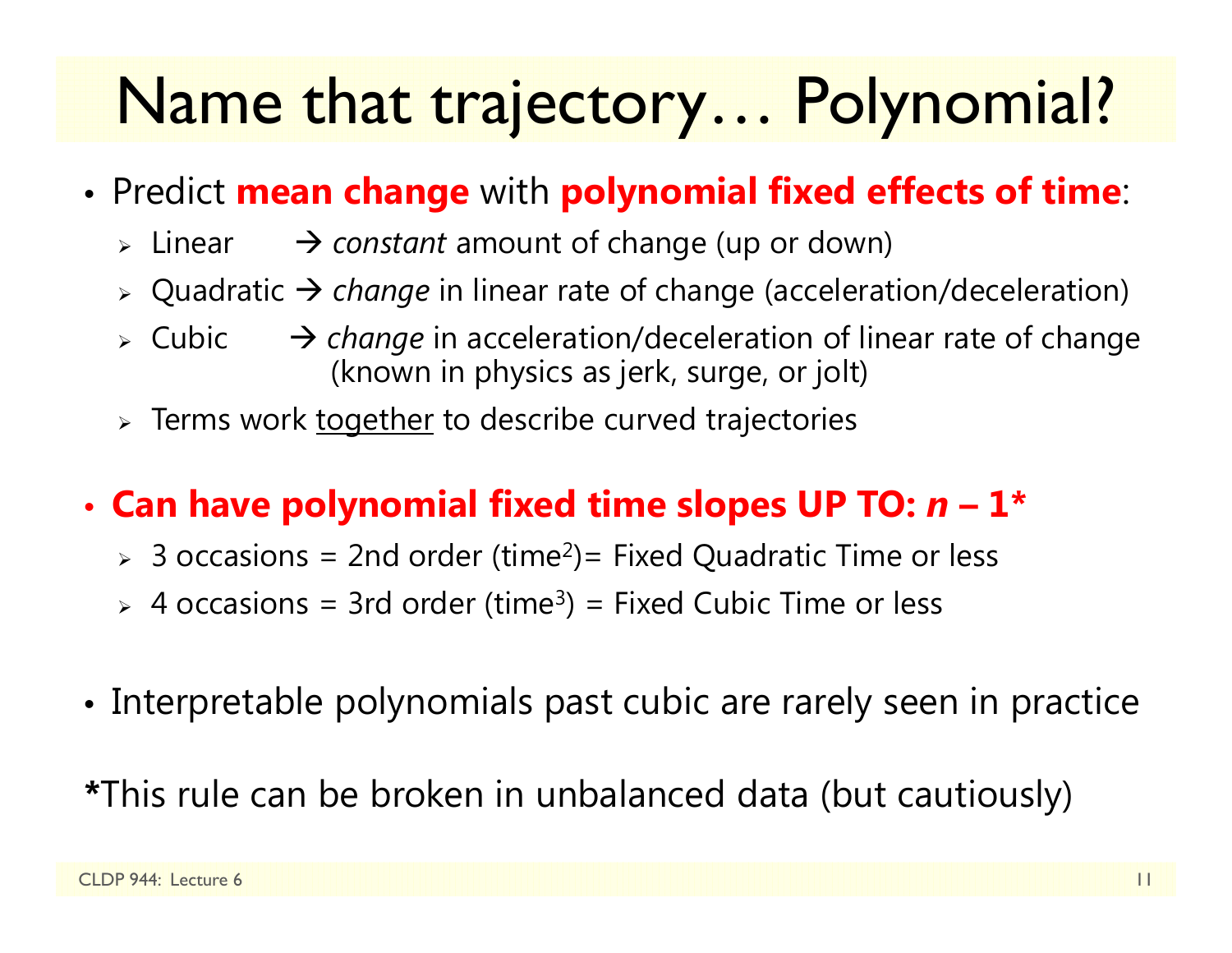# Interpreting Quadratic Fixed Effects

#### **A Quadratic time effect is a two-way interaction: time\*time**

- Fixed quadratic time = "**half the rate of acceleration/deceleration** "
- So to interpret it as how the linear time effect changes per unit time, **you must multiply the quadratic coefficient by 2**
- $\bullet~$  If fixed linear time slope = 4 at time 0, with quadratic slope = 0.3?
	- Instantaneous linear rate of ∆ at time 0 = 4.0, at time 1 = 4.6…
- $\bullet$ The "twice" part comes from taking the derivatives of the function:

⌒ Intercept (Position) at Time T:  $\hat{y}_T = 50.0 + 4.0T + 0.3T^2$ ⌒  $(\mathrm{T})$ ㅅ  $(\mathrm{T})$ T T First Derivative (Velocity) at Time T:  $\frac{dy_T}{d(T)} = 4.0 + 0.6T$ Second Derivative (Acceleration) at Time T:  $\frac{d^2y_T}{d(T)} = 0.6$ *d d d*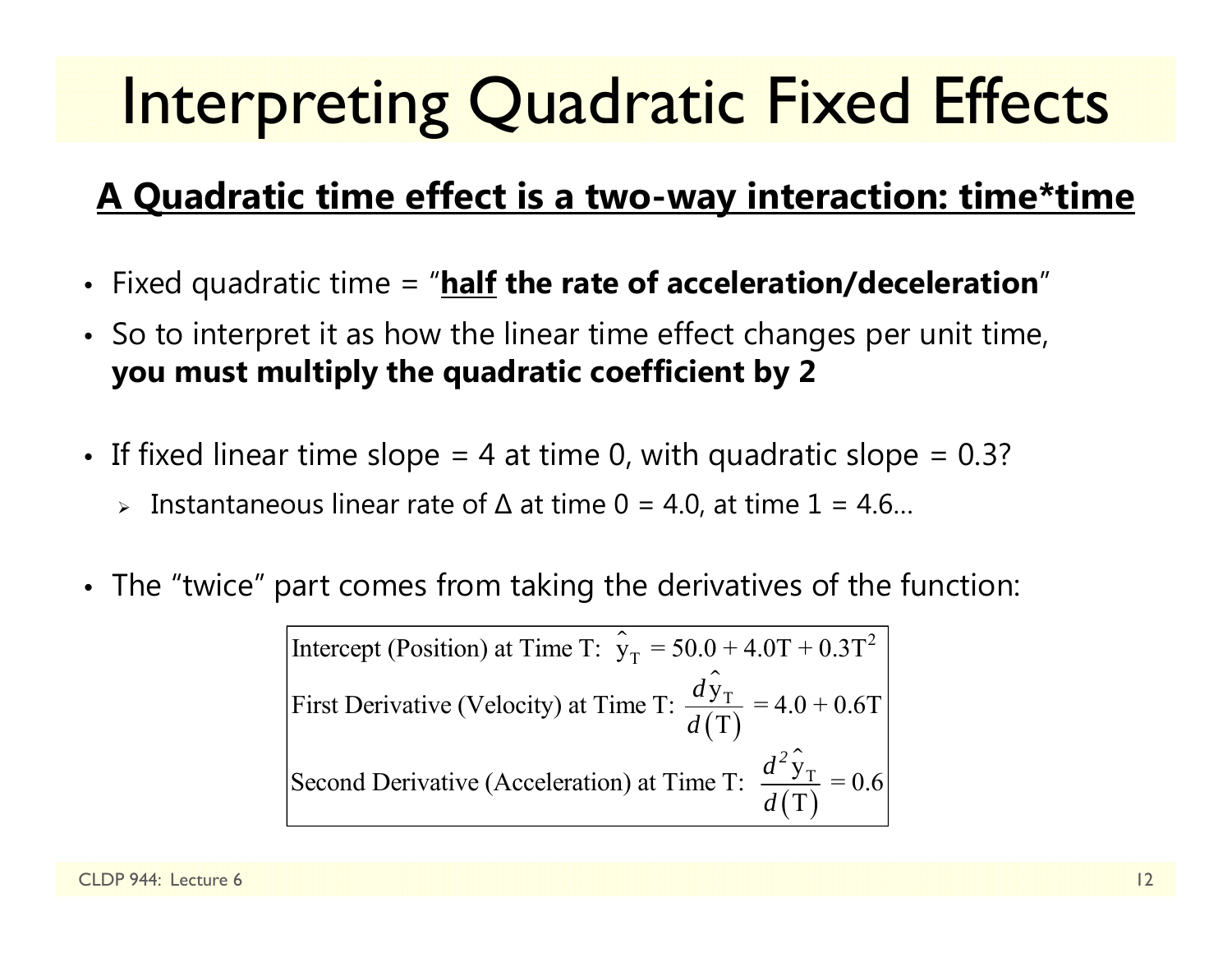# Interpreting Quadratic Fixed Effects

#### **A Quadratic time effect is a two-way interaction: time\*time**

- Fixed quadratic = "**half the rate of acceleration/deceleration** "
- So to interpret it as how the linear time effect changes per unit time, **you must multiply the quadratic coefficient by 2**
- If fixed linear time slope = 4 at time 0, with quadratic slope = 0.3?  $\,$ 
	- Instantaneous linear rate of ∆ at time 0 = 4.0, at time 1 = 4.6…
- The "twice" part also comes from what you remember about the role of interactions with respect to their constituent main effects:

$$
\hat{y} = \beta_0 + \beta_1 X + \beta_2 Z + \beta_3 XZ
$$
  
\nEffect of X =  $\beta_1 + \beta_3 Z$   
\nEffect of Z =  $\beta_2 + \beta_3 X$   
\n
$$
\hat{y}_T = \beta_0 + \beta_1 Time_T + \_\_ + \beta_3 Time_T^2
$$
  
\nEffect of Time<sub>T</sub> =  $\beta_1 + 2\beta_3 Time_T$ 

• Because time is interacting with itself, there is no second main effect in the model for the interaction to modify as usual. So the quadratic time effect gets applied twice to the one (main) linear effect of time.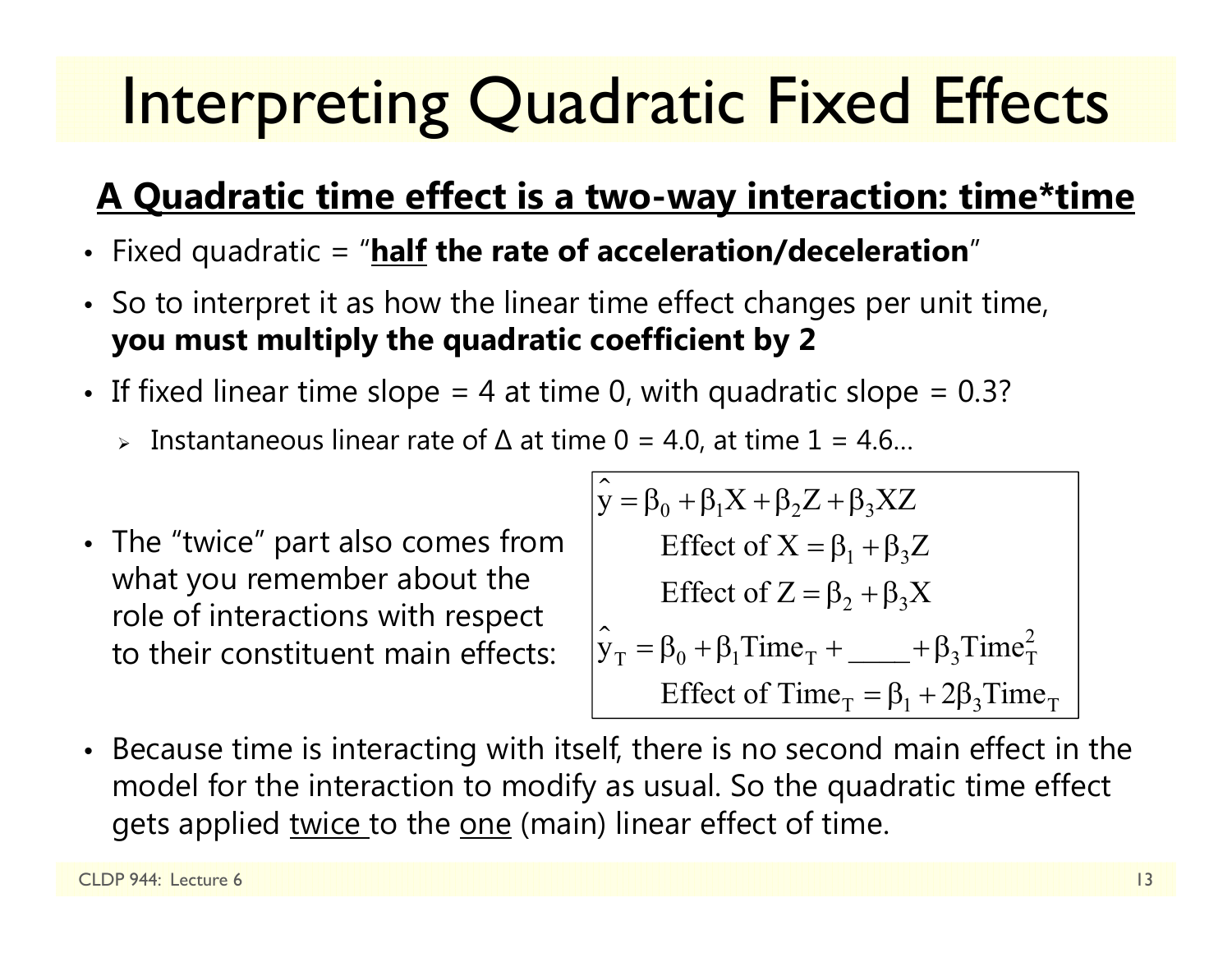### Examples of Fixed Quadratic Time Effects



CLDP 944: Lecture 6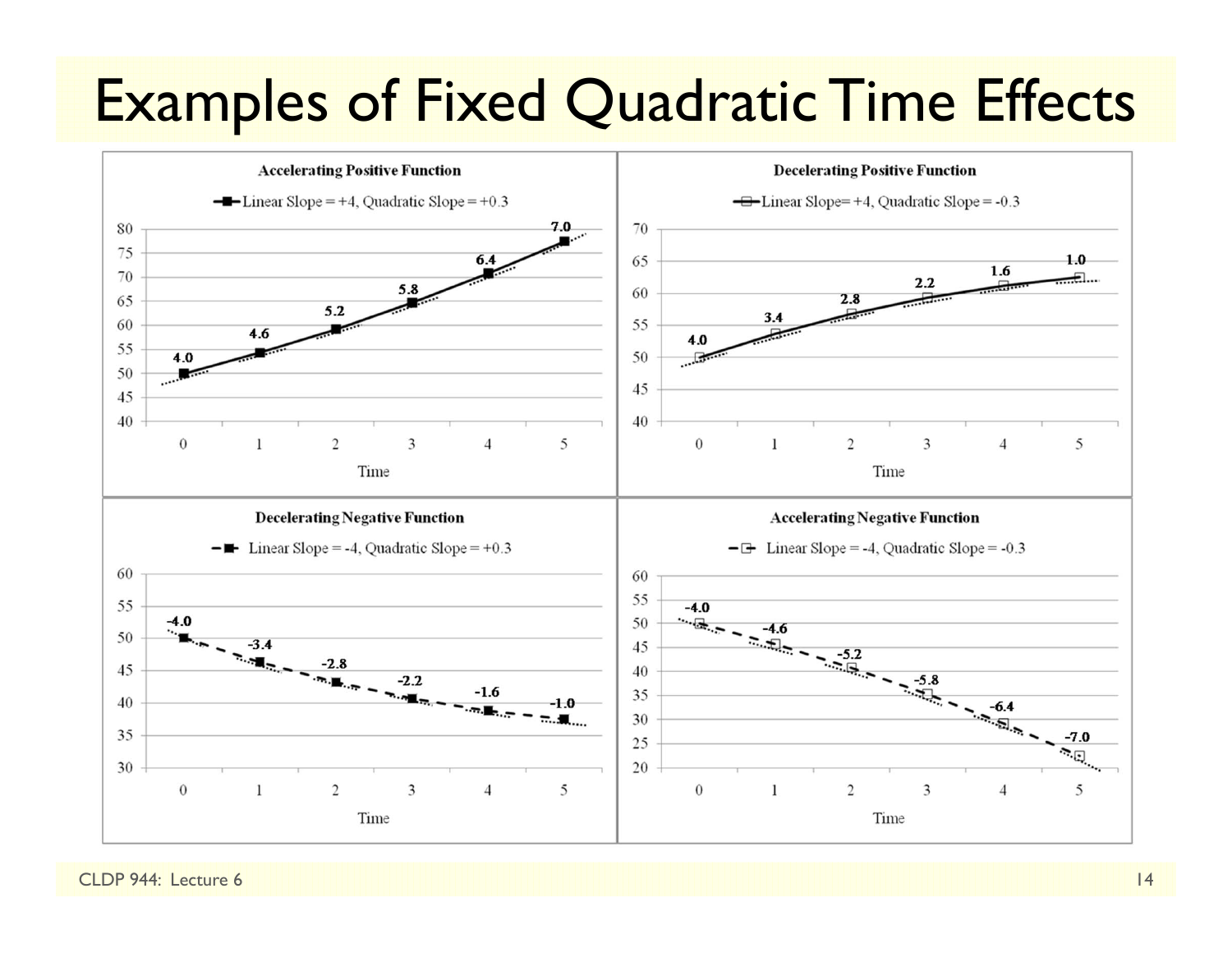### Conditionality of Polynomial Fixed Time Effects

- • We've seen how main effects become conditional simple effects once they are part of an interaction
- • The same is true for polynomial **fixed effects of time**:
	- *Fixed Intercept Only?*
		- n Fixed Intercept = predicted mean of Y *for any occasion (= grand mean)*
	- *Add Fixed Linear Time?*
		- n Fixed Intercept = **now** predicted mean of Y from linear time *at time=0 (would be different if time was centered elsewhere)*
		- Fixed Linear Time = mean linear rate of change *across all occasions (would be the same if time was centered elsewhere)*

#### *Add Fixed Quadratic Time?*

- n Fixed Intercept = still predicted mean of Y *at time=0 (but from quadratic model)* (*would be different if time was centered elsewhere*)
- n Fixed Linear Time <sup>=</sup>**now** mean linear rate of change *at time=0 (would be different if time was centered elsewhere)*
- n Fixed Quadratic Time = half the mean rate of acceleration or deceleration of change *across all occasions* (i.e., the linear slope changes the same over time)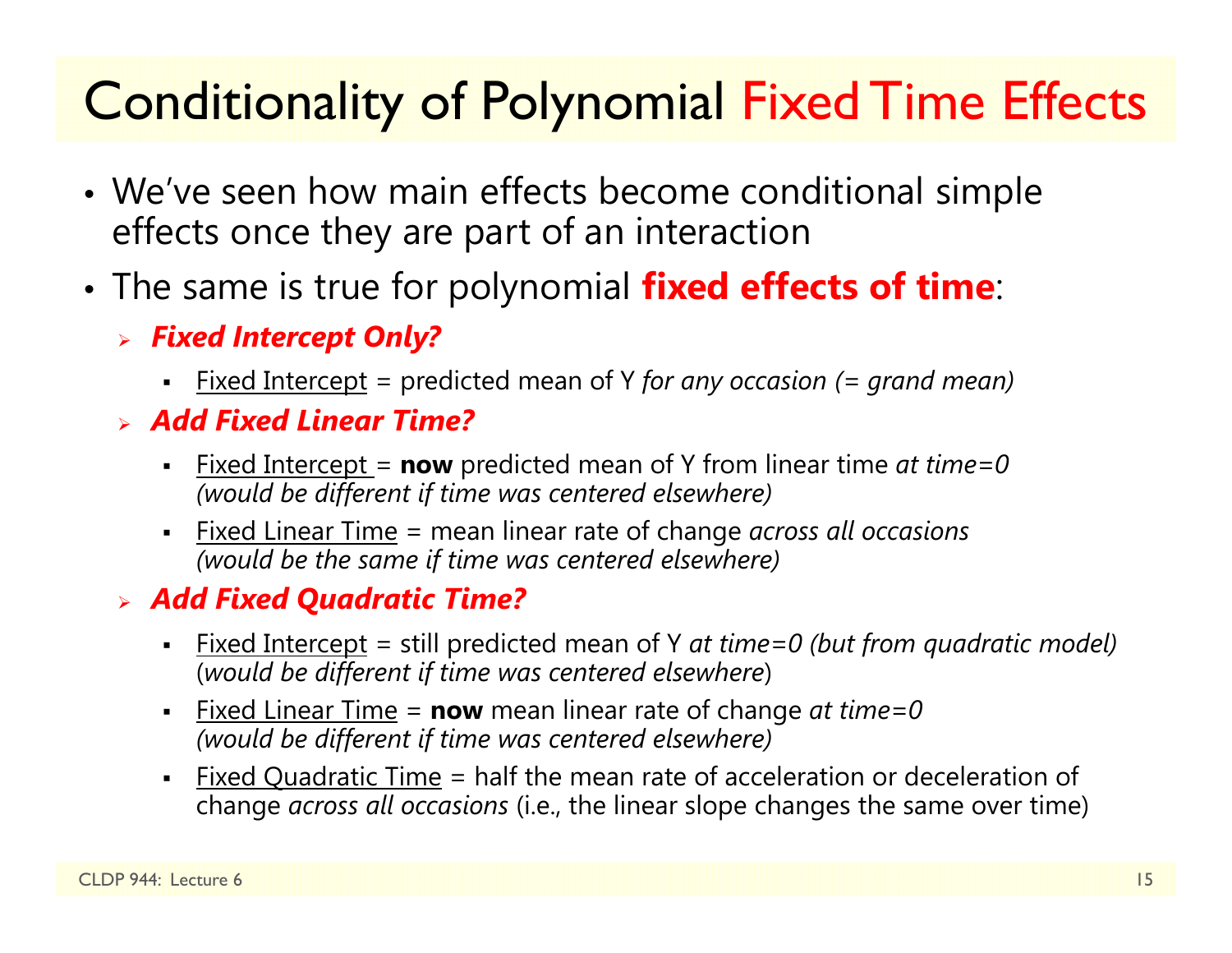### **Polynomial Fixed vs. Random Time Effects**

- • **Polynomial fixed effects** combine to describe mean trajectory over time (can have fixed slopes up to  $n - 1$ ):
	- > <u>Fixed Intercept</u> = Predicted mean level (at time 0)
	- > Fixed Linear Time = Mean linear rate of change (at time 0)
	- > Fixed Quadratic Time = Half of mean acceleration/deceleration in linear rate of change (2\*quad is how the linear time slope changes per unit time if quadratic is highest order fixed effect)
- • **Polynomial random effects** (individual deviations from the fixed effect) describe individual differences in those change parameters (can have random slopes up to  $n - 2$ ):
	- > <u>Random Intercept</u> = BP variance in level (at time 0)
	- > <u>Random Linear Time</u> = BP variance in linear time slope (at time 0)
	- > Random Quadratic Time = BP variance in half the rate of acceleration/deceleration of linear time slope (across all time if quadratic is highest-order random effect)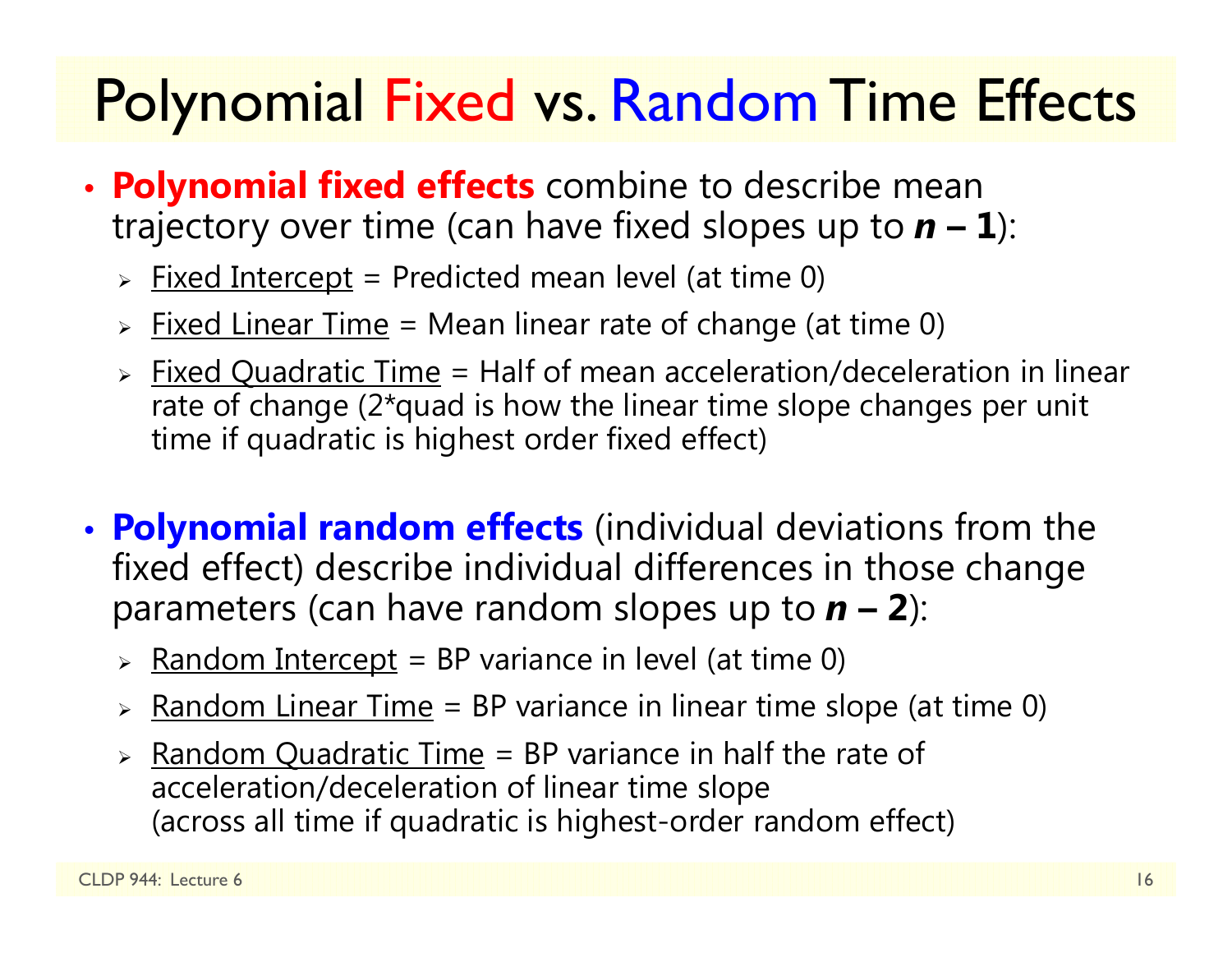#### Random Quadratic Time Model Level 1: **yti <sup>=</sup> β0i <sup>+</sup> β1iTimeti <sup>+</sup> β2iTimeti2 + eti**Level 2 Equations (one per β): **β0i <sup>=</sup> γ00 <sup>+</sup> <sub>0i</sub> β1i <sup>=</sup> γ10 <sup>+</sup>**  ${\mathsf U}_{1i}$ **β2i <sup>=</sup> γ20 <sup>+</sup> U2i** CLDP 944: Lecture 6 17 **Fixed Effect Subscripts:**  $1^{st}$  = which Level 1 term  $2<sup>nd</sup>$  = which Level 2 term **Number of Possible Slopes by Number of Occasions (** *<sup>n</sup>***):** # Fixed slopes = *n* – 1 # Random slopes = *n* – 2 Need *n* = 4 occasions to fit random quadratic time model **Intercept** for person *i* **Linear Slope** for person *i* **Quad Slope** for person *i* Fixed (mean) **Intercept** Fixed (mean) **Linear Slope** Fixed (mean) **Quad Slope** Random (Deviation) **Intercept** Random (Deviation) **Linear Slope** Random (Deviation) **Quad Slope**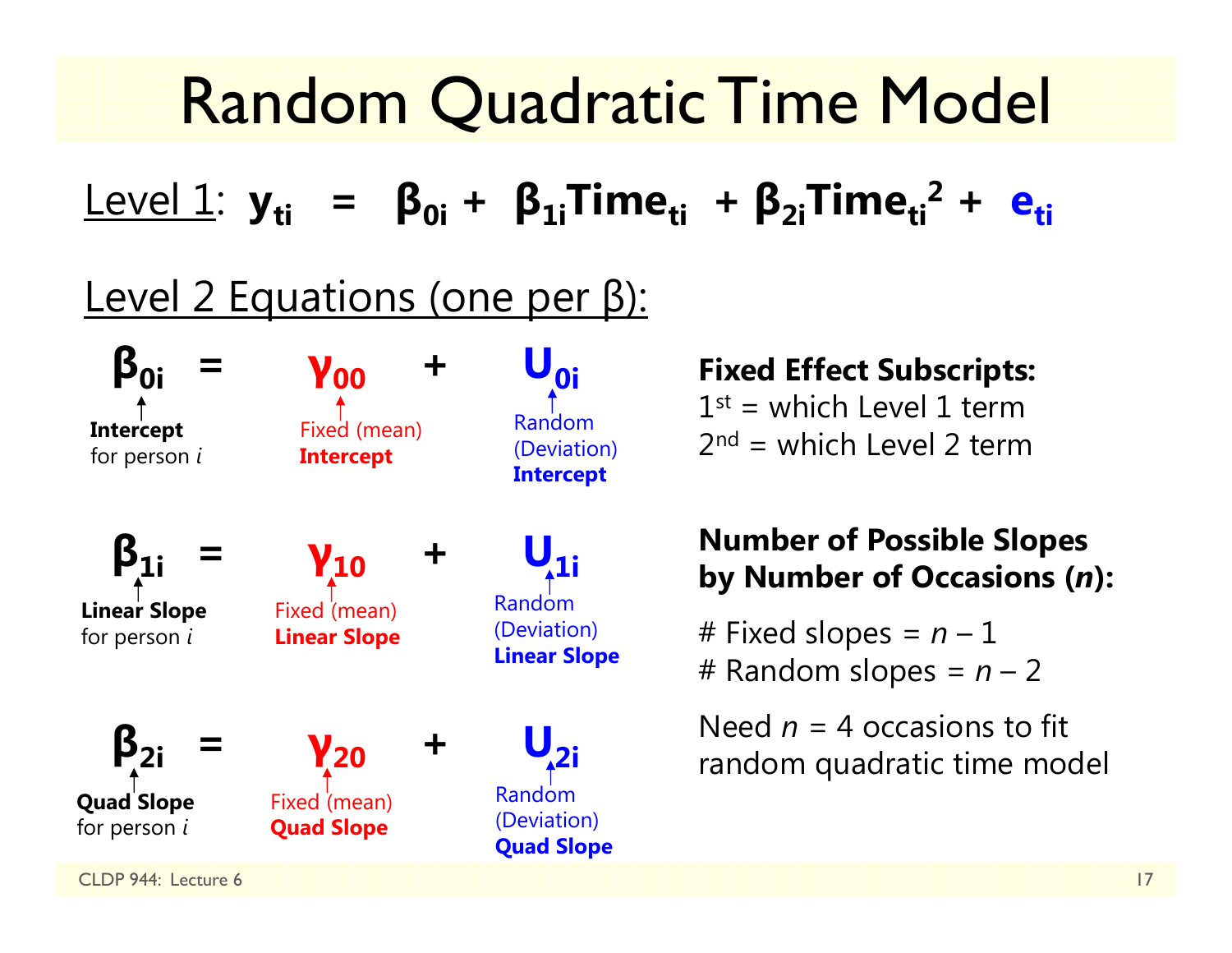### Example Sequence for Testing Fixed and Random Polynomial Effects of Time

#### Build up fixed and random effects simultaneously:

- 1.. Empty Means, Random Intercept  $\bm{\rightarrow}$  to calculate ICC
- 2.. Fixed Linear, Random Intercept  $\bm{\rightarrow}$  check fixed linear  $p$ -value
- 3.. Random Linear → check –2∆LL(df≈2) for random linear variance
- 4.. Fixed Quadratic, Random Linear  $\rightarrow$  check fixed quadratic  $p$ -value
- 5.. Random Quadratic → check –2∆LL(df ≈ 3) for random quadratic variance

6. …….

#### \*\*\* In general: Can use **REML** for all models, so long as you:

- → Test significance of new **fixed** effects by their **p-values**
- → Test significance of new **random** effects in separate step by **− 2 ∆LL**
- $\rightarrow$  Also see if AIC and BIC are smaller when adding random effects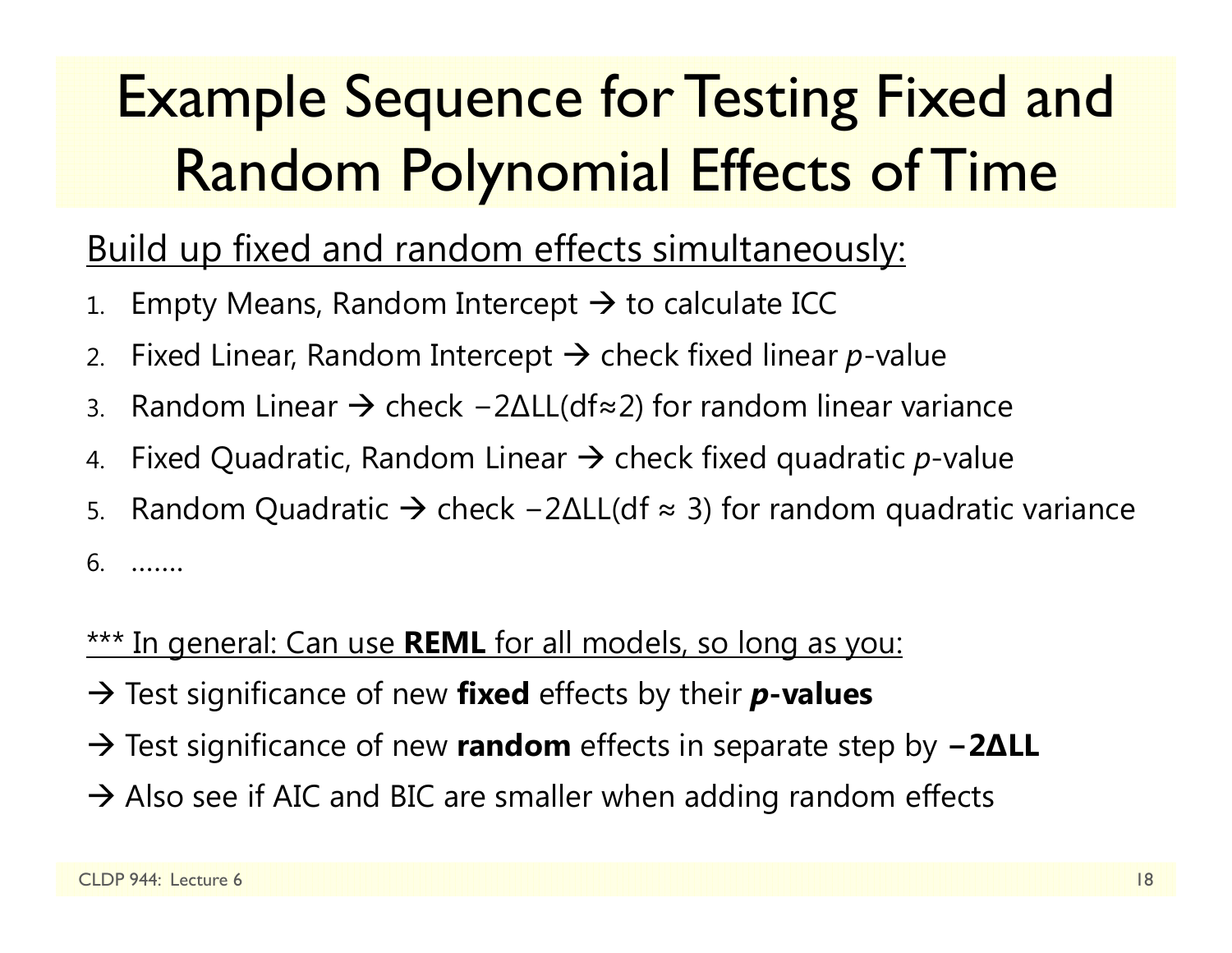### Conditionality of Polynomial Random Effects

- • We saw previously that lower-order fixed effects of time are conditional on higher-order polynomial fixed effects of time
- • The same is true for polynomial **random effects of time**:
	- *Random Intercept Only?*
		- n Random Intercept = BP variance *for any occasion* in predicted mean Y (= variance in grand mean because individual lines are parallel)
	- *Add Random Linear Time?*
		- n Random Intercept <sup>=</sup>**now** BP variance *at time=0* in predicted mean Y *(would be different if time was centered elsewhere)*
		- n Random Linear Time = BP variance *across all occasions* in linear rate of change *(would be the same if time was centered elsewhere)*

#### *Add Random Quadratic Time?*

- n Random Intercept = still BP variance *at time=0* in predicted mean Y
- n **-** Random Linear Time = **now** BP variance *at time=0* in linear rate of change *(would be different if time was centered elsewhere)*
- n Random Quadratic Time = BP variance *across all occasions* in half of accel/decel of change *(would be the same if time was centered elsewhere)*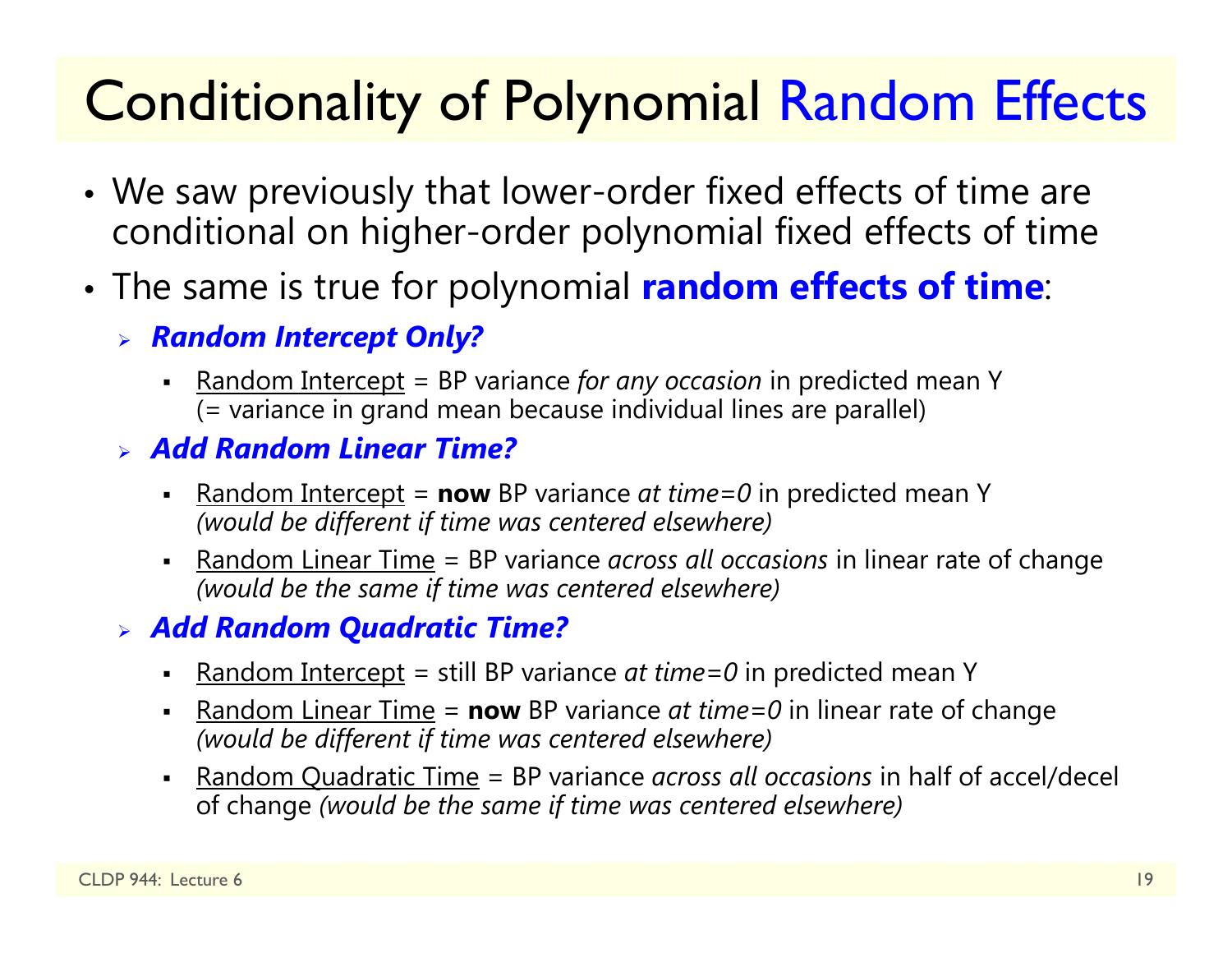### Random Effects Allowed by #Occasions

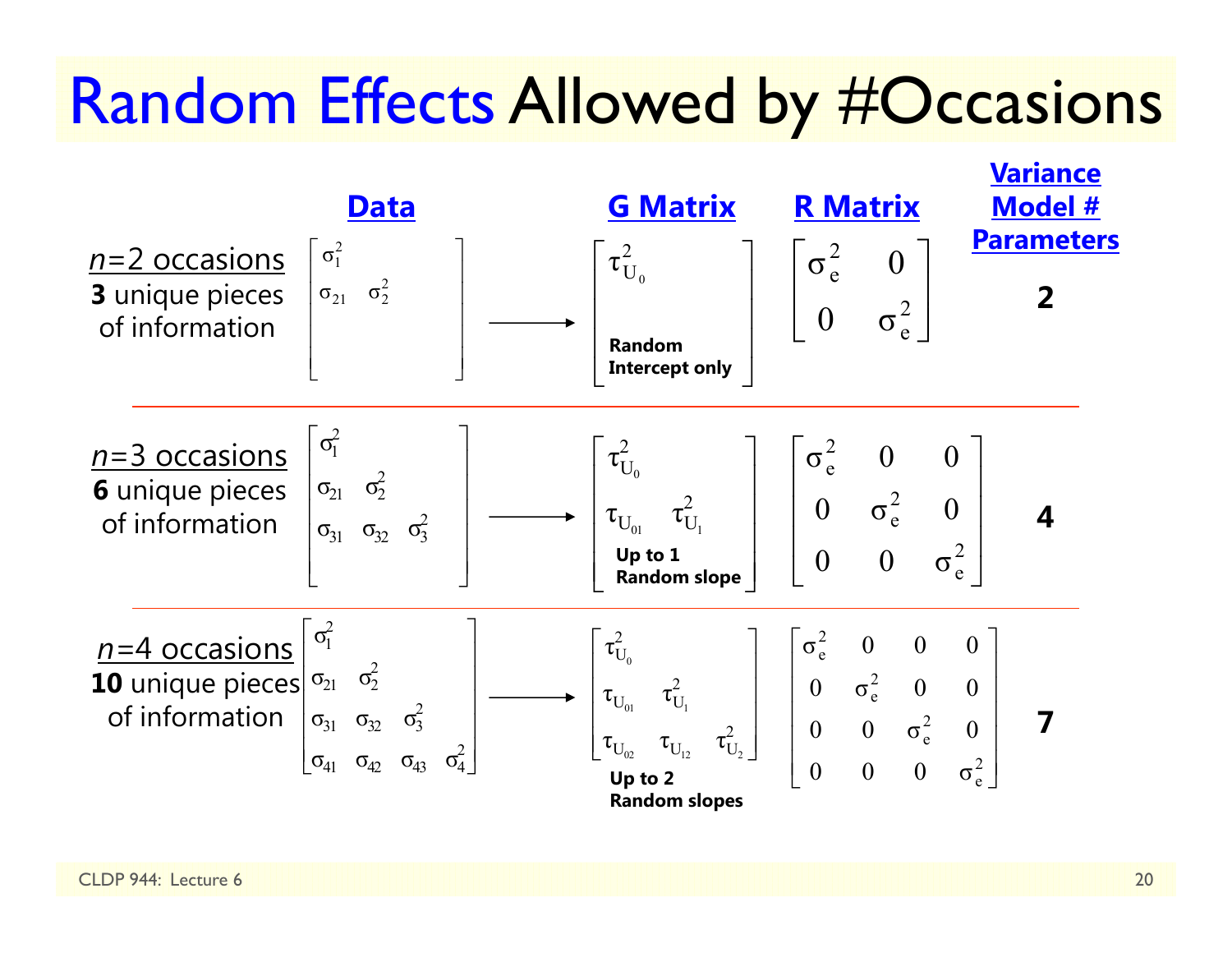# Predicted **V** Matrix from Polynomial Random Effects Models

- **Random linear model?** Variance has a **quadratic** dependence on time
	- > Variance will be at a minimum when time =  $-Cov(U_0,U_1)/Var(U_1)$ , and will increase parabolically and symmetrically over time
	- **Predicted variance** at each occasion and covariance between A and B:

 $Var(y_{time}) = Var(e_t) + Var(U_0) + 2Cov(U_0, U_1)(time_t) + Var(U_1)(time_t^2)$  $Cov(y_A, y_B) = Var(U_0) + Cov(U_0, U_1)(A + B) + Var(U_1)(AB)$ 

• **Random quadratic model?** Variance has a **quartic** dependence on time

 $Var(y_{time}) = Var(e_t) + Var(U_0) + 2Cov(U_0, U_1)(time_t) + Var(U_1)(time_t^2) +$  $2\text{Cov}(U_{0},U_{2})$ (**time**<sub>t</sub><sup>2</sup>) +  $2\text{Cov}(U_{1},U_{2})$ (**time**<sub>t</sub><sup>3</sup>) +  $\text{Var}(U_{2})$ (**time**<sub>t</sub><sup>4</sup>)

 $Cov(y_A, y_B) = Var(U_0) + Cov(U_0, U_1)(A + B) + Var(U_1)(AB) + Cov(U_0, U_2)(A^2 + B^2) +$  $Cov(U_1,U_2)[(AB^2)+(A^2B)] + Var(U_2)(A^2B^2)$ 

• *The point of the story: random effects of time are a way of allowing the variances and covariances to differ over time in specific, time-dependent patterns (that result from differential individual change over time).*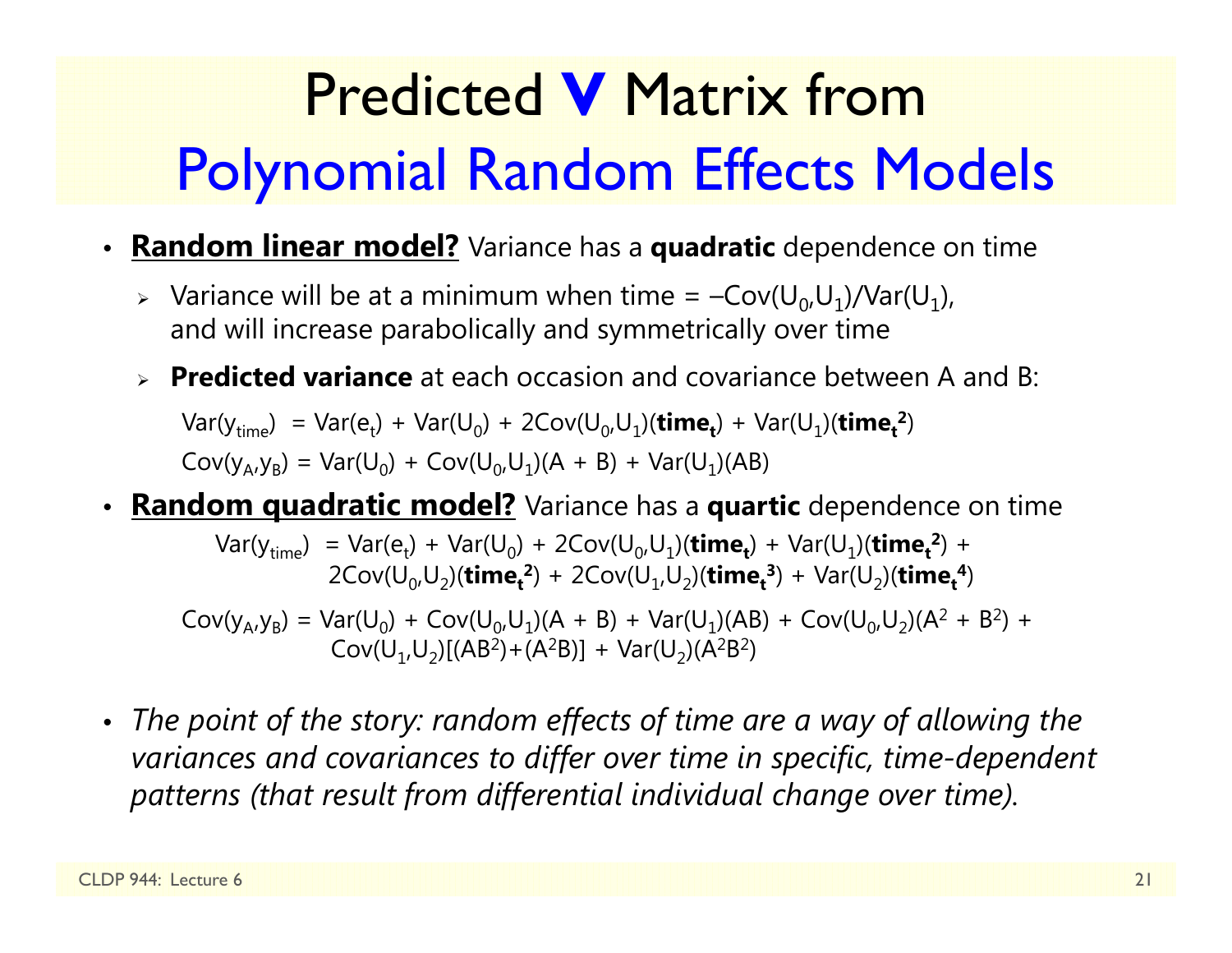# Rules for Polynomial Models (and in general for fixed and random effects)

- On the same side of the model (means or variances side), lower-order effects stay in EVEN IF NONSIGNIFICANT (for correct interpretation)
	- e.g., Significant *fixed* quadratic? Keep the *fixed* linear
	- e.g., Significant *random* quadratic? Keep the *random* linear
- Also remember—you can have a significant random effect EVEN IF the corresponding fixed effect is not significant (keep it anyway):
	- $\triangleright$   $\,$  e.g., Fixed linear not significant, but random linear is significant? → No linear change *on average*, but significant individual differences in change
- Language: A random effect supersedes a fixed effect:
	- > If <u>Fixed</u> = intercept, linear, quad; <u>Random</u> = intercept, linear, quad?
		- Call it a "Random quadratic model" (implies everything beneath those terms)
	- > If <u>Fixed</u> = intercept, linear, quad; <u>Random</u> = intercept, linear?
		- Call it a "Fixed quadratic, random linear model" (distinguishes no random quad)
- •Intercept-slope correlation depends largely on centering of time…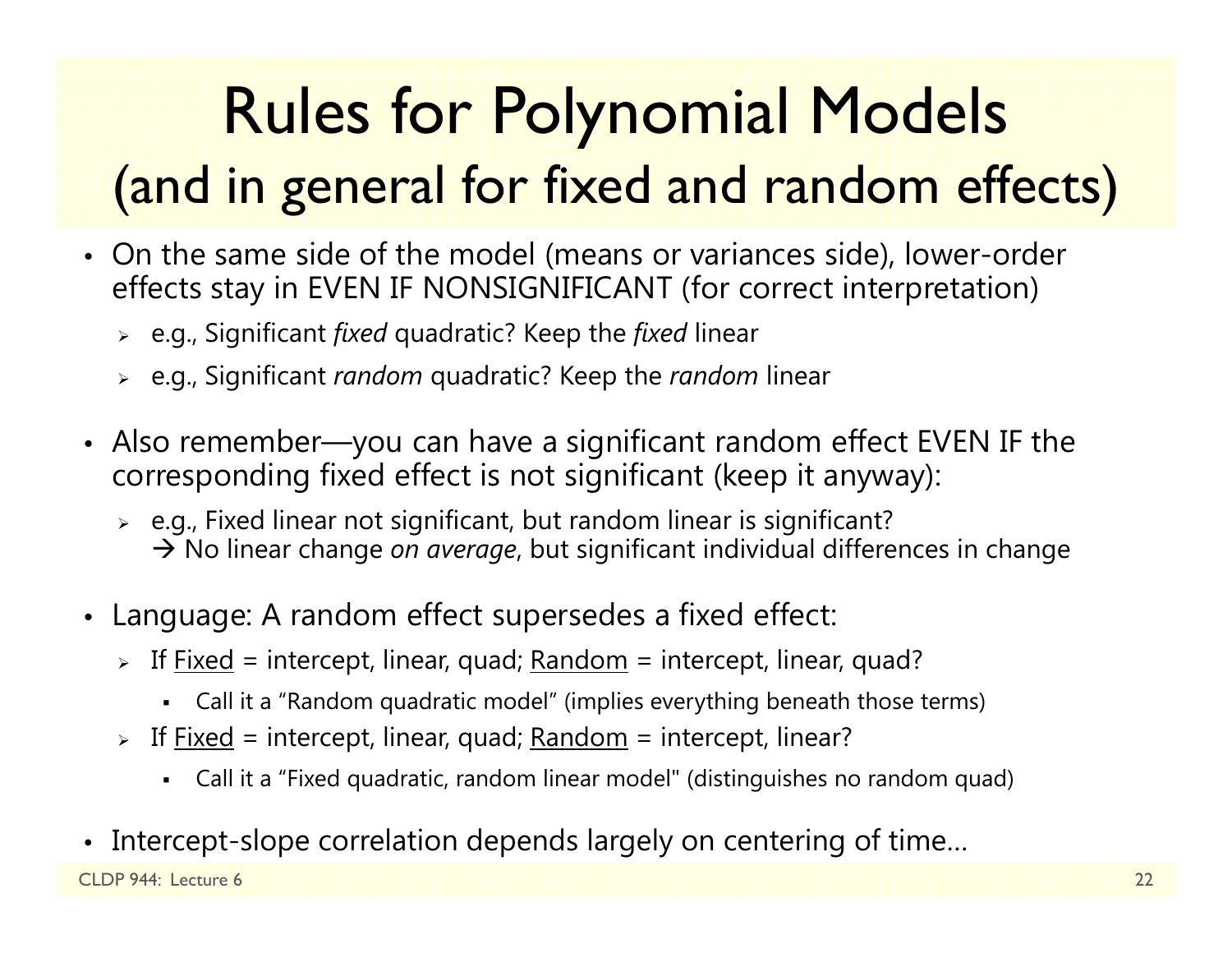### Correlation between Random Intercept and Random Linear Slope depends on time 0



!! Nonparallel lines will eventually cross.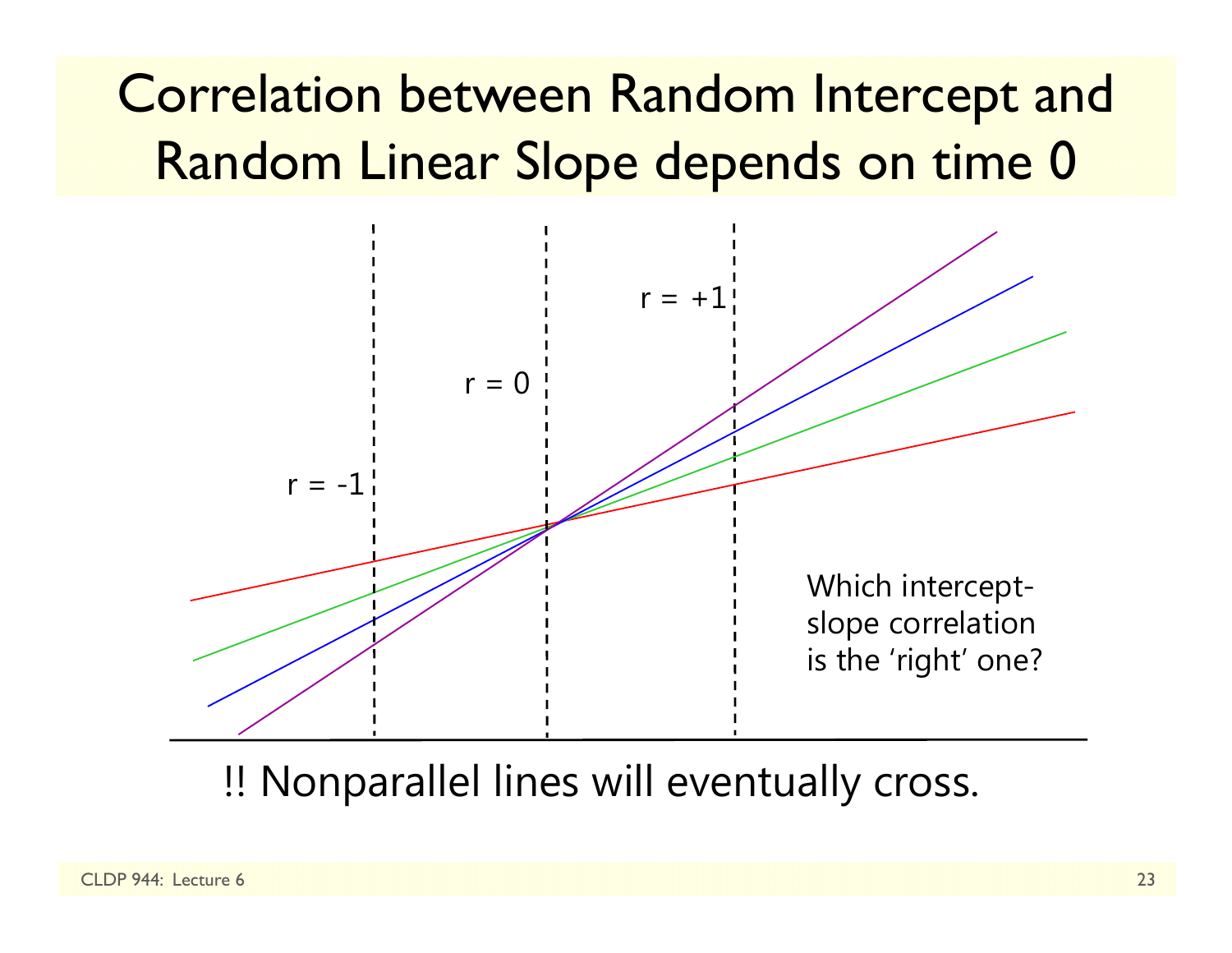# Correlations among polynomial slopes

| Session Centered at 1: |   |                          | Session Centered at 6: |      |                          | Session Centered at Mean: |        |                                 |  |  |
|------------------------|---|--------------------------|------------------------|------|--------------------------|---------------------------|--------|---------------------------------|--|--|
|                        |   | Session Linear Quadratic |                        |      | Session Linear Quadratic |                           |        | <b>Session Linear Quadratic</b> |  |  |
|                        |   |                          |                        | -5   | 25                       |                           | $-2.5$ | 6.25                            |  |  |
|                        |   |                          |                        | -4   | 16                       |                           | $-1.5$ | 2.25                            |  |  |
| 3                      |   |                          |                        | $-3$ | 9                        | 3                         | $-0.5$ | 0.25                            |  |  |
| 4                      |   |                          | 4                      | $-2$ | 4                        | 4                         | 0.5    | 0.25                            |  |  |
| 5                      |   | 16                       | 5                      | -1   |                          | 5                         | 1.5    | 2.25                            |  |  |
|                        | 5 | 25                       | 6                      |      |                          | 6                         | 2.5    | 6.25                            |  |  |
|                        |   |                          |                        |      |                          |                           |        |                                 |  |  |

| Session Linear Quadratic<br>6.25 |
|----------------------------------|
|                                  |
|                                  |
| 2.25                             |
| 0.25                             |
| 0.25                             |
| 2.25                             |
| 6.25                             |
|                                  |



Correlations among polynomial effects of time can be induced by centering time near the start or near the end.

Therefore, these correlations will be \*most\* interpretable when centering time at its mean instead.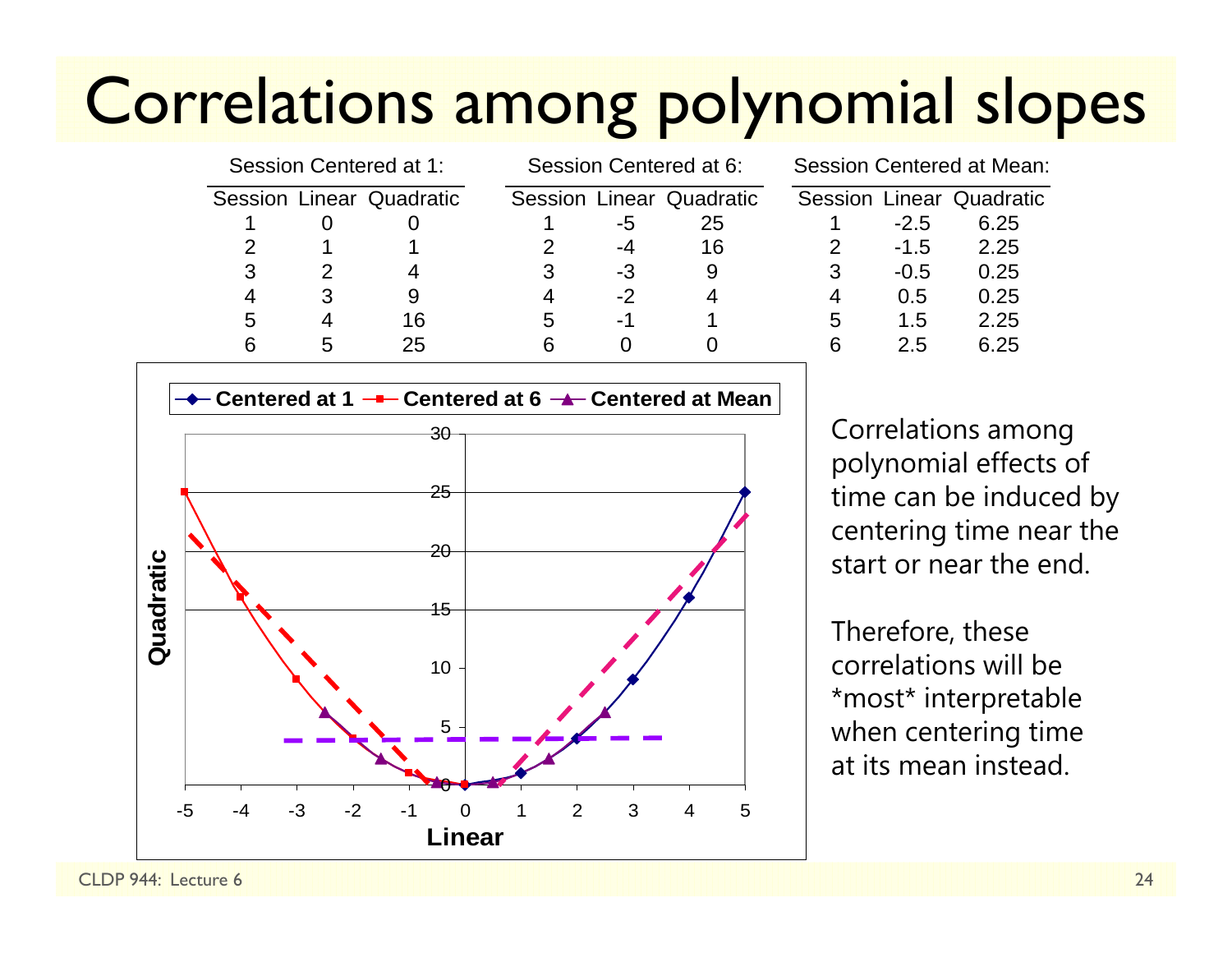# Summarizing so far…

• Modeling within-person change involves specifying effects of time for both sides of the model

#### **Fixed effects in model for the means:**

- What kind of change am I observing on average?
- What kind of trajectory will reproduce those means?

#### **Random effects (and residuals) in model for the variances:**

- What kind of individual differences in change am I observing?
- How many random effects do I need to reproduce the observed pattern of variances and covariances over time?
- One option: Polynomial models (linear, quadratic, cubic)
	- $\triangleright$  Terms work together to describe non-linear trajectories
	- $\triangleright$  Careful with the covariances among random effects, though
- Coming next: Piecewise slopes and truly nonlinear change…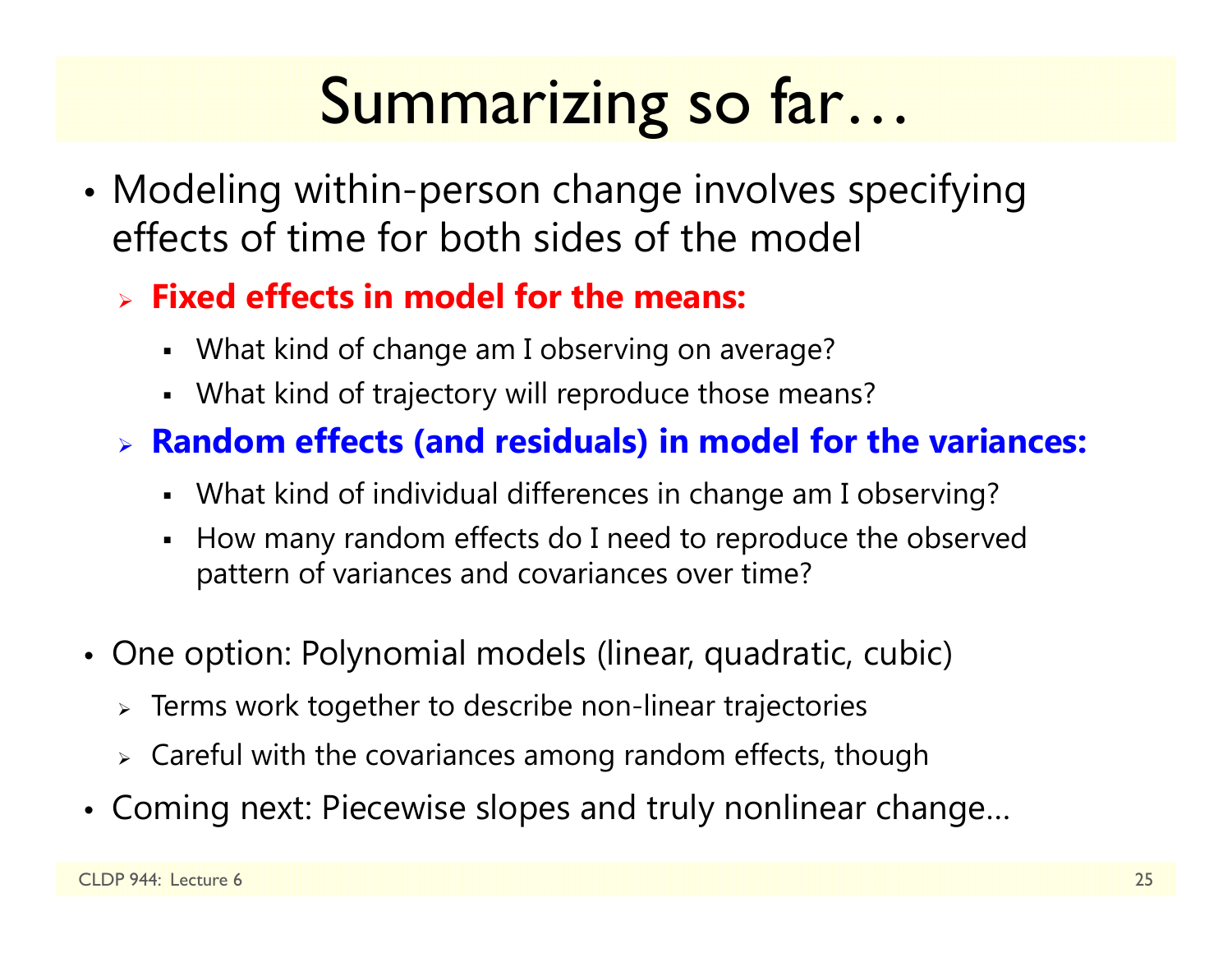### **Other Random Effects Models of Change**

#### •**Piecewise models**: Discrete slopes for discrete phases of time

- $\triangleright$  Separate terms describe sections of overall trajectories
- $\triangleright$  Useful for examining change in intercepts and slopes before/after discrete events (changes in policy, interventions)
- **Must know where the break point is ahead of time!**

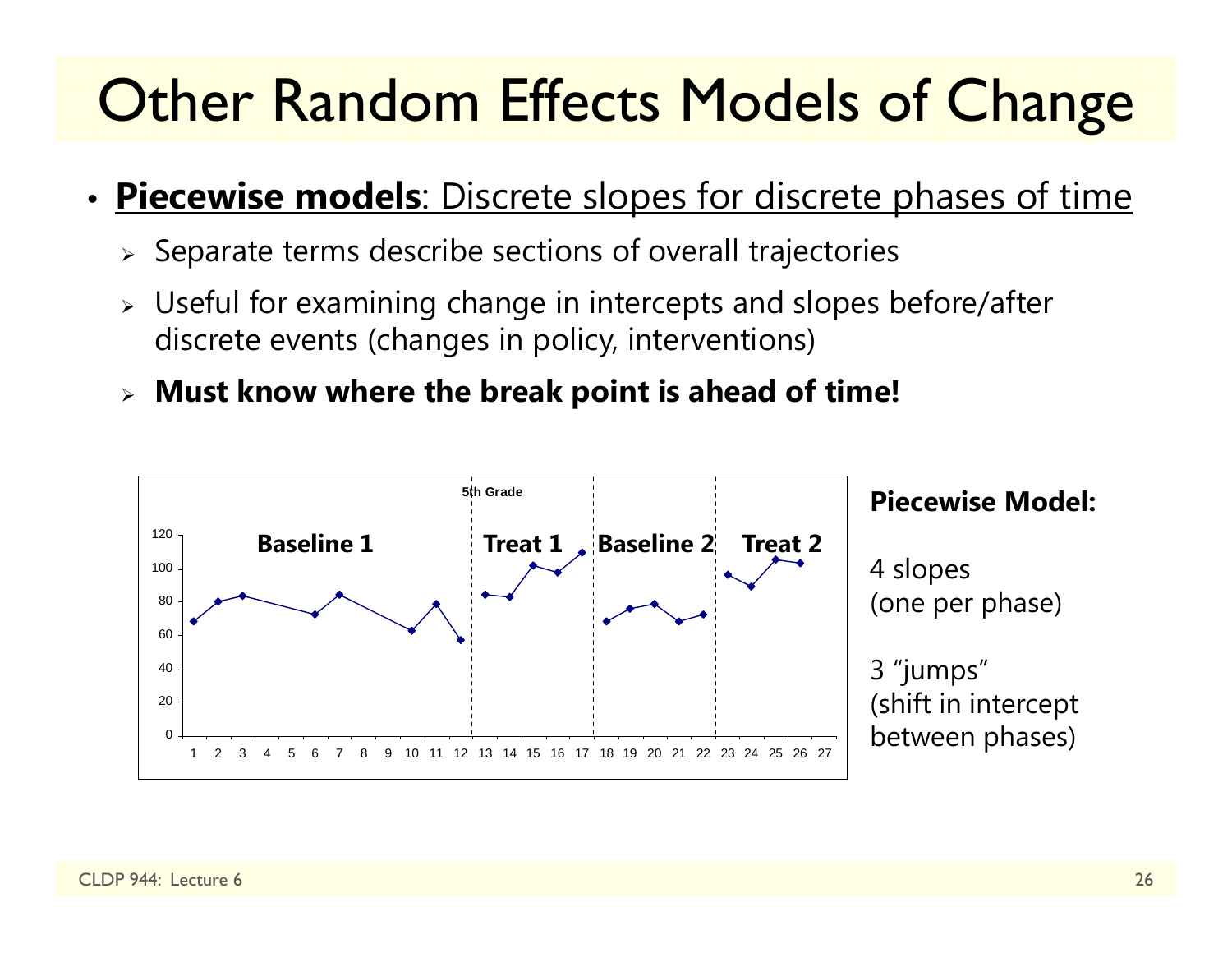### Example of Daily Cortisol Fluctuation: Morning Rise and Afternoon Decline



**SAS Code** to create two piecewise slopes from continuous time of day in stacked data: IF **occasion=1** THEN DO; **P1=0; P2=0;** END; IF **occasion=2** THEN DO; **P1= time2-time1; P2=0;** END; IF **occasion=3** THEN DO; **P1= time2-time1; P2=time3-time2;** END; IF **occasion=4** THEN DO; **P1= time2-time1; P2=time4-time2;** END; Note that a quadratic slope may be necessary

for the afternoon decline slope!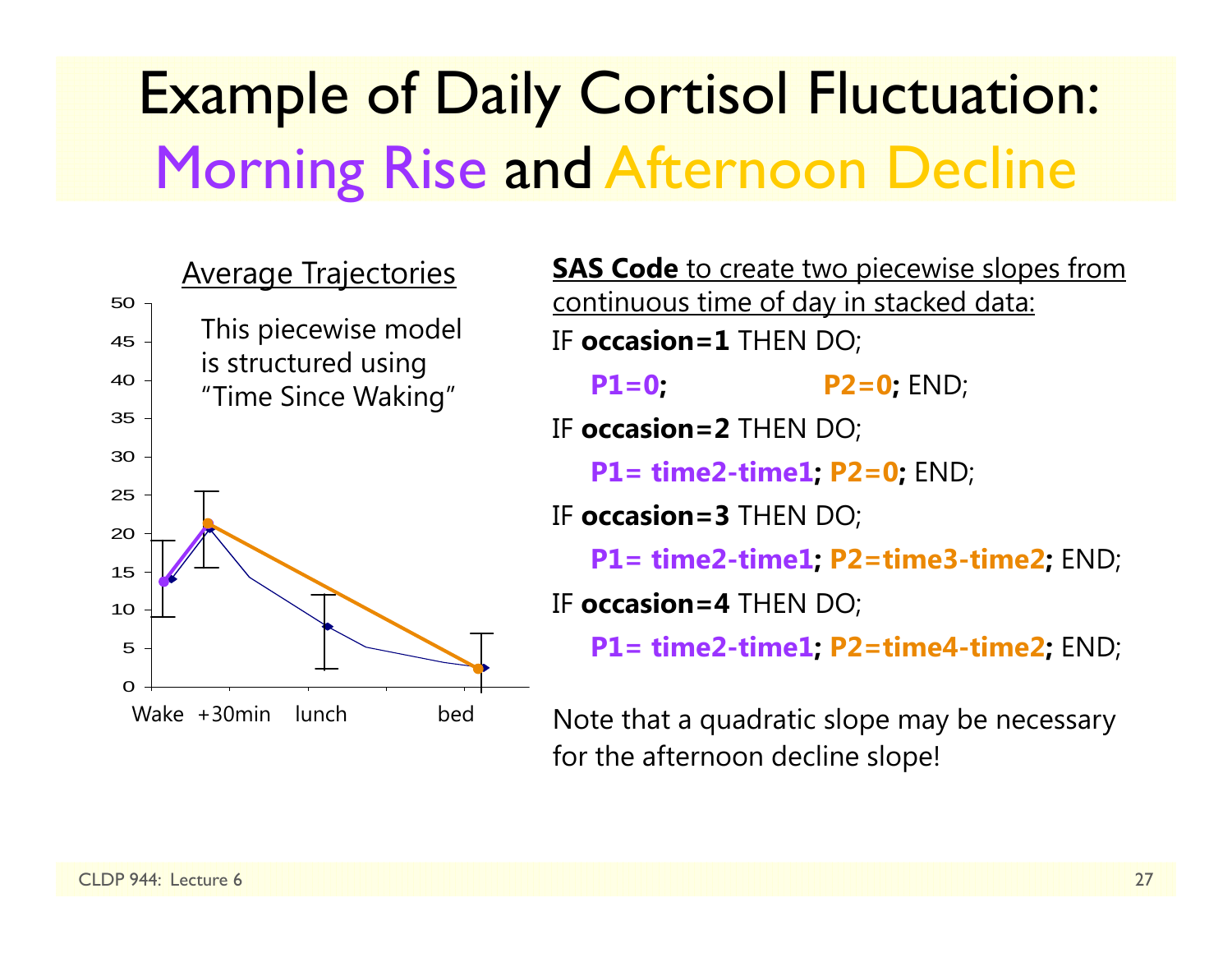# Random Two-Slope Piecewise Model

Level 1: **yti <sup>=</sup> β0i <sup>+</sup> β1iSlope1ti <sup>+</sup> β2iSlope2ti <sup>+</sup> eti**

#### Level 2 Equations (one per β):



#### **Fixed Effect Subscripts:**

 $1^{st}$  = which Level 1 term  $2<sup>nd</sup>$  = which Level 2 term

#### **Number of Possible Slopes by Number of Occasions (** *<sup>n</sup>***):**

# Fixed slopes = *n* – 1 # Random slopes = *n* – 2

Need *n* = 4 occasions to fit random two-slope model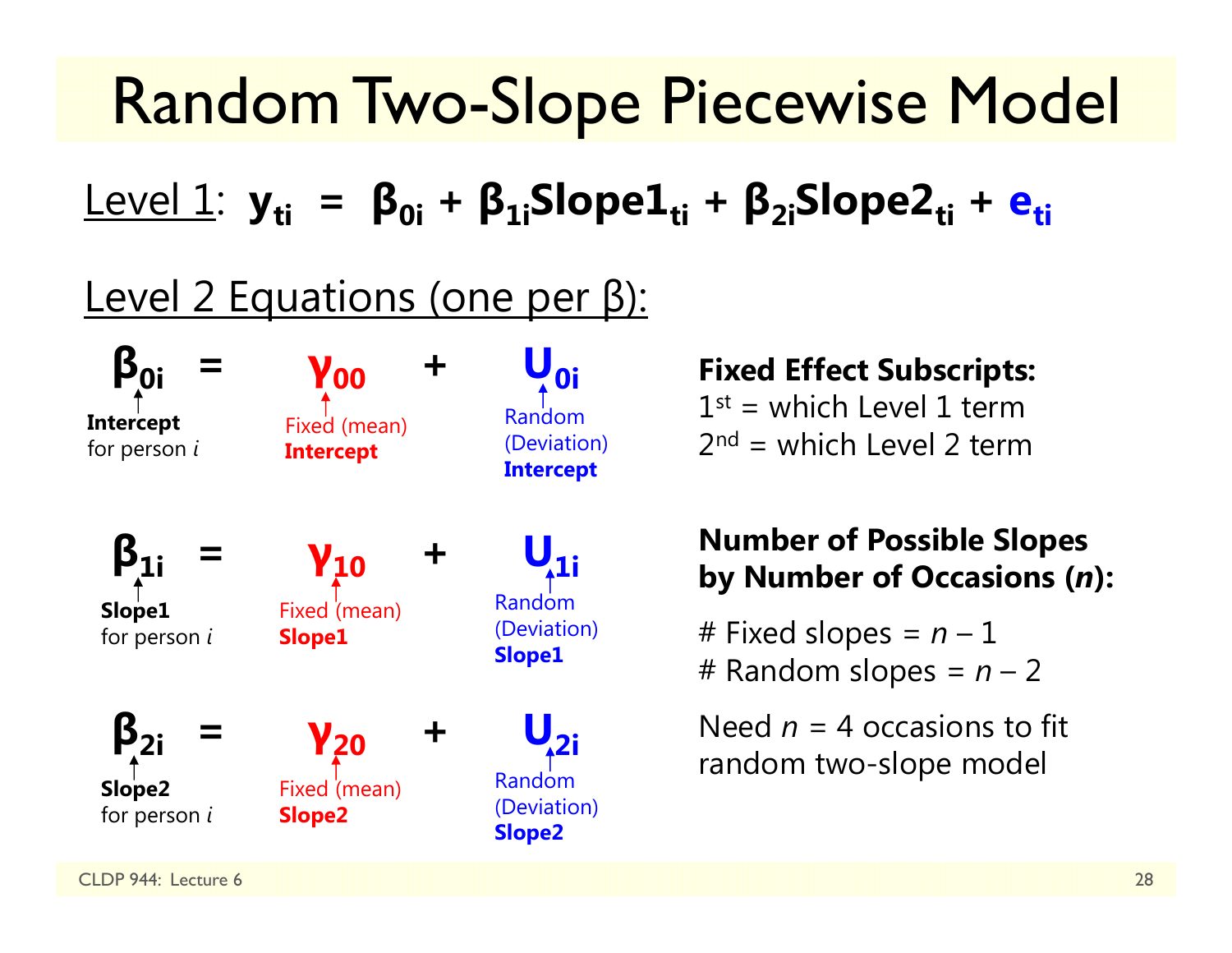### What kind of piecewise model could predict our example data mean change across sessions?

**Number Match 3 Mean Response Times by Session**

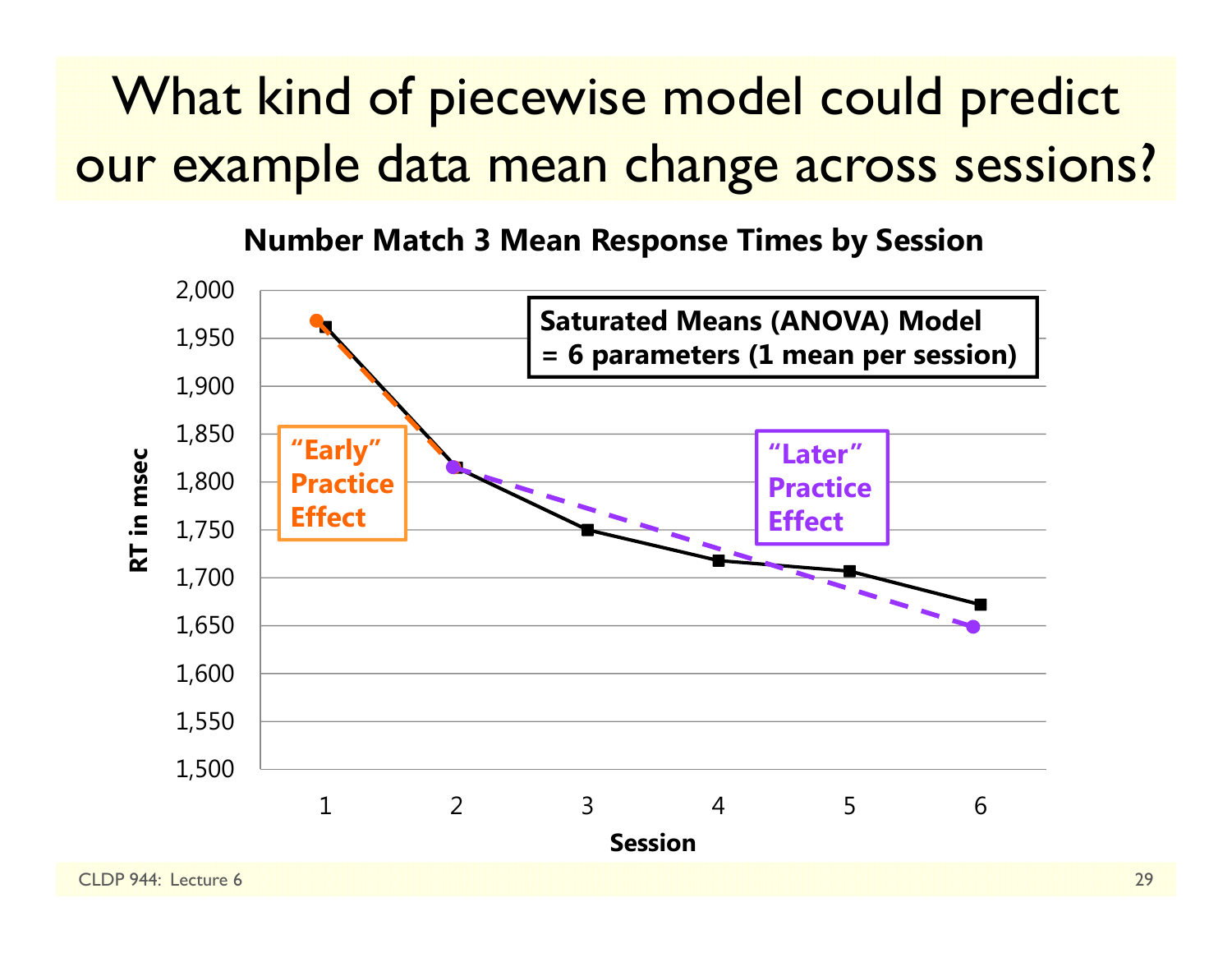# Piecewise Models: Two Direct Slopes

- "Early Practice Slope" and "Later Practice Slope"
- • Use to specify slopes through each discrete phase directly
- Session (1-6) gets recoded into 2 new time predictor variables, as shown below:



| <b>Session</b>                                           | $1 \t2 \t3 \t4 \t5 \t6$ |  |  |
|----------------------------------------------------------|-------------------------|--|--|
| <b>Early Practice <math>\rightarrow</math> Slope12 =</b> | 0 1 1 1 1 1 1           |  |  |
| Later Practice $\rightarrow$ Slope26 =                   | 0 0 1 2 3 4             |  |  |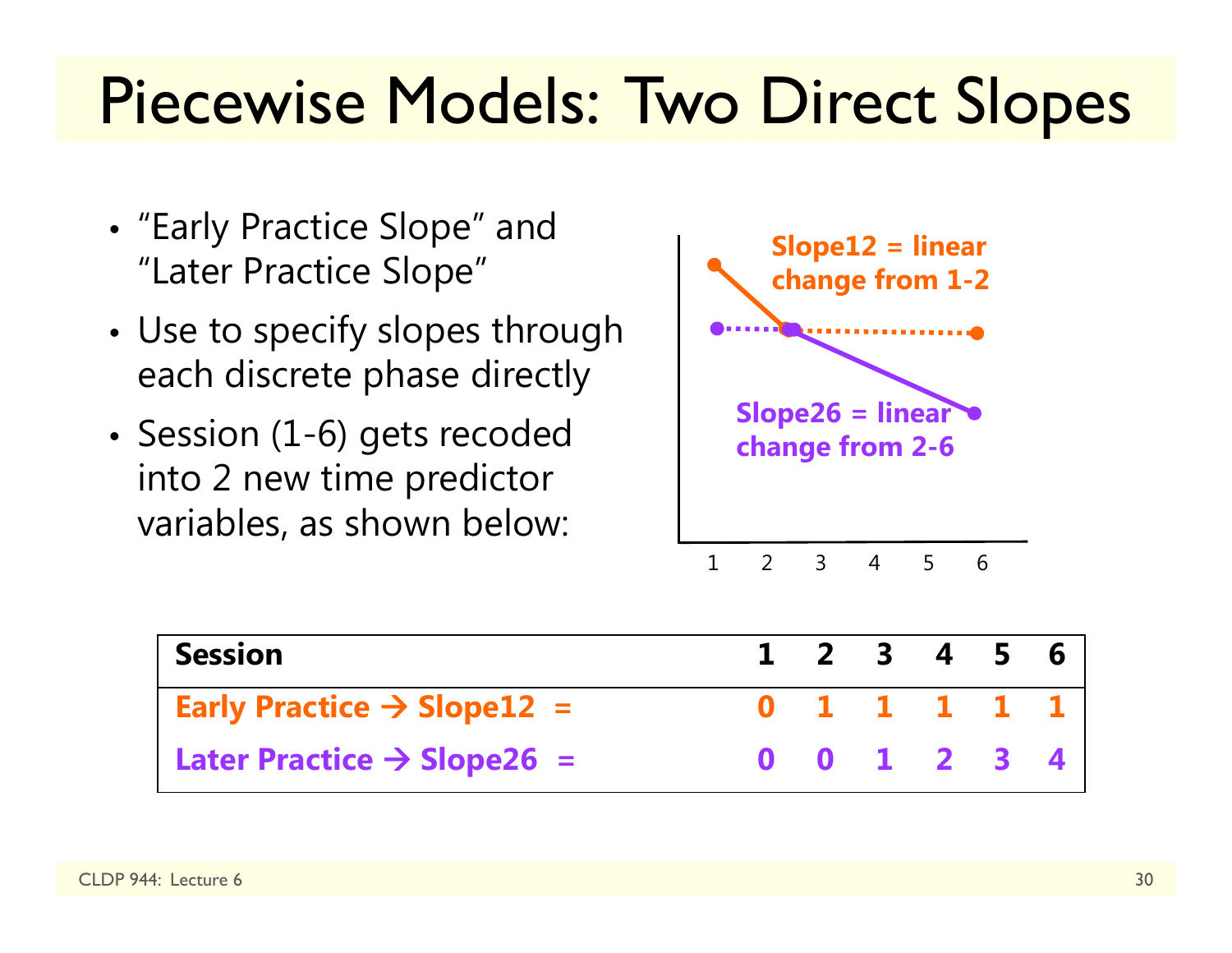### Piecewise Models: Slope +Deviation Slope

- "Linear Time Slope" and "Deviation Slope"
- • Use to test if multiple slopes are needed
- Initial slope predictor is coded differently, second slope predictor is same:



**Time**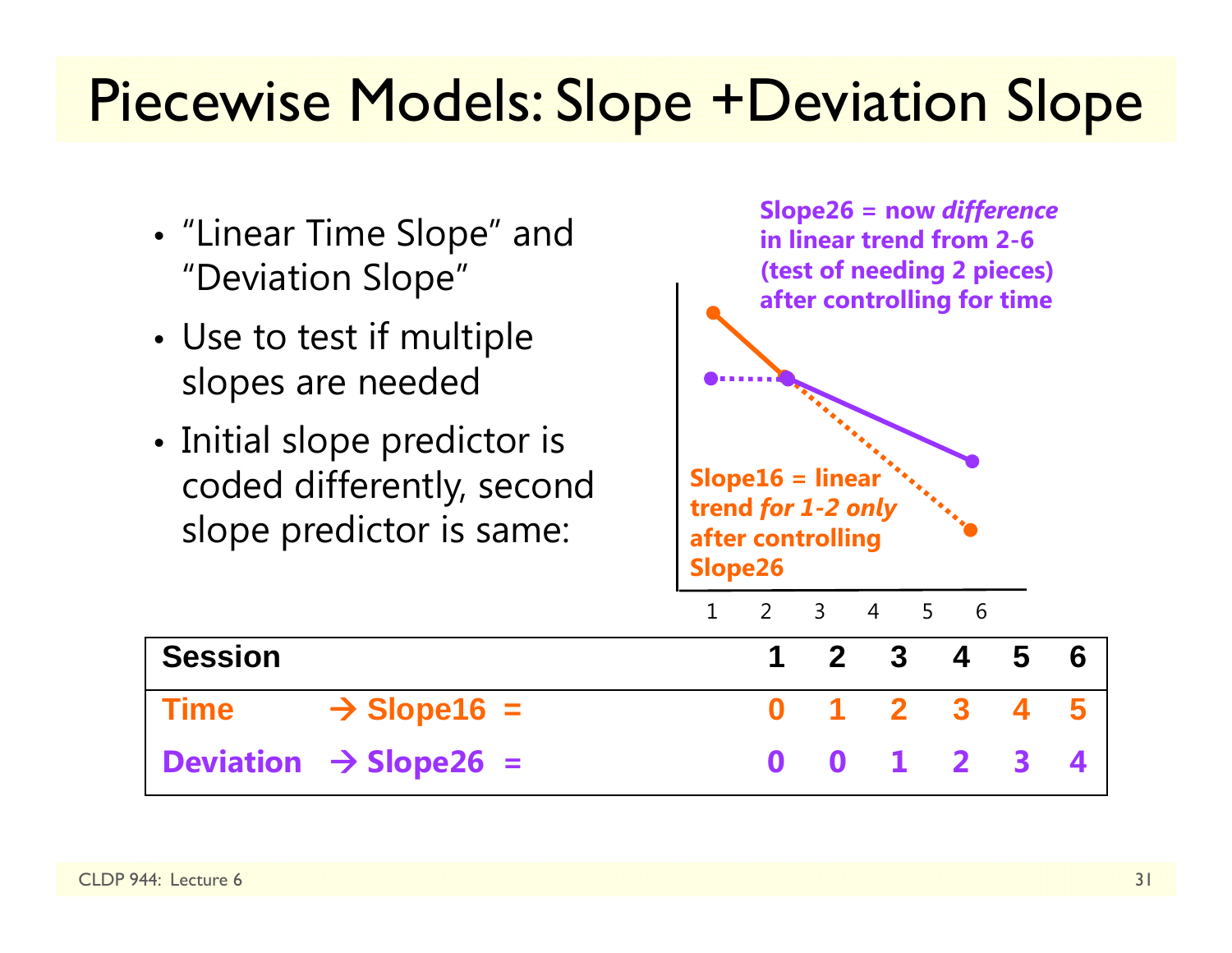# 2 Direct Slopes Model: Random Effects

- •Parameters directly **represent each part** of trajectory:
- • **Fixed effects** for mean change over time (3):
	- $\triangleright$  Fixed Intercept = expected Y when both slopes = 0 (Session 1)
	- $\triangleright$  Fixed Slope $12$  = expected linear rate of change from  $1$  to  $2$
	- $\triangleright$  Fixed Slope26 = expected linear rate of change from 2 to 6
- • Leads to possible **random effects** (up to 3 var+3 cov):
	- $\triangleright$  Random Intercept = BP variance in expected level when both slopes  $= 0$  (at Session 1)
	- $\triangleright$  Random Slope12 = BP variance in linear slope from 1 to 2
	- $\triangleright$  Random Slope26 = BP variance in linear slope from 2 to 6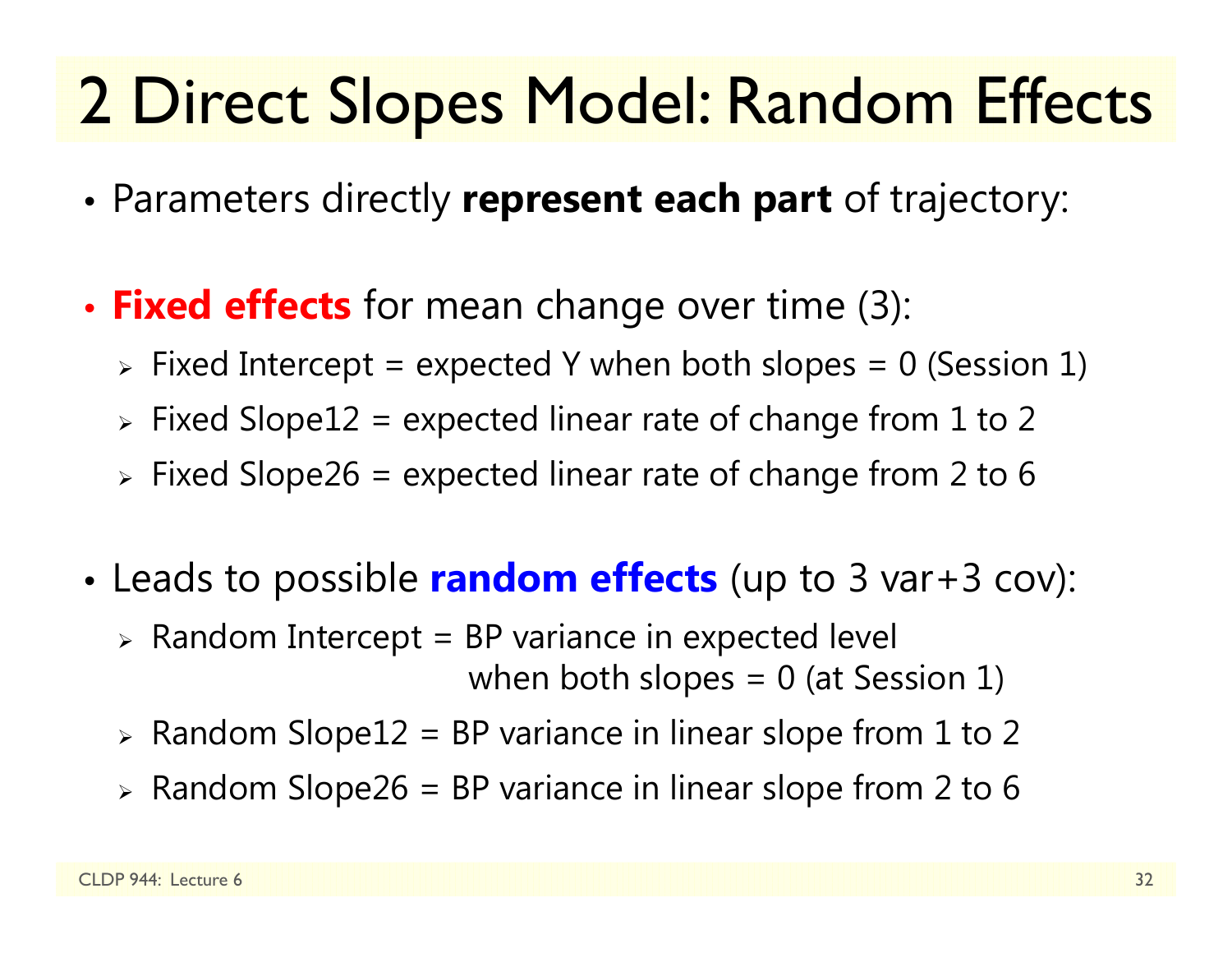### Slope + Deviation Slope: Random Effects

- •Parameters directly **differences across parts** of trajectory:
- • **Fixed effects** for mean change over time (3):
	- $\triangleright$  Fixed Intercept = expected Y when both slopes = 0 (Session 1)
	- $\triangleright$  Fixed Slope16 = expected linear rate of change from 1 to 2 (after controlling for slope26)
	- Fixed Slope26 = expected **extra** linear rate of change from 2 to 6 (after controlling for slope16, which is just time)
- • Leads to possible **random effects** (up to 3 var+3 cov):
	- $\triangleright$  Random Intercept = BP variance in expected level

when both slopes  $= 0$  (at Session 1)

- $\triangleright$  Random Slope16 = BP variance in linear slope from 1 to 2
- Random Slope26 = BP variance in **extra** linear slope from 2 to 6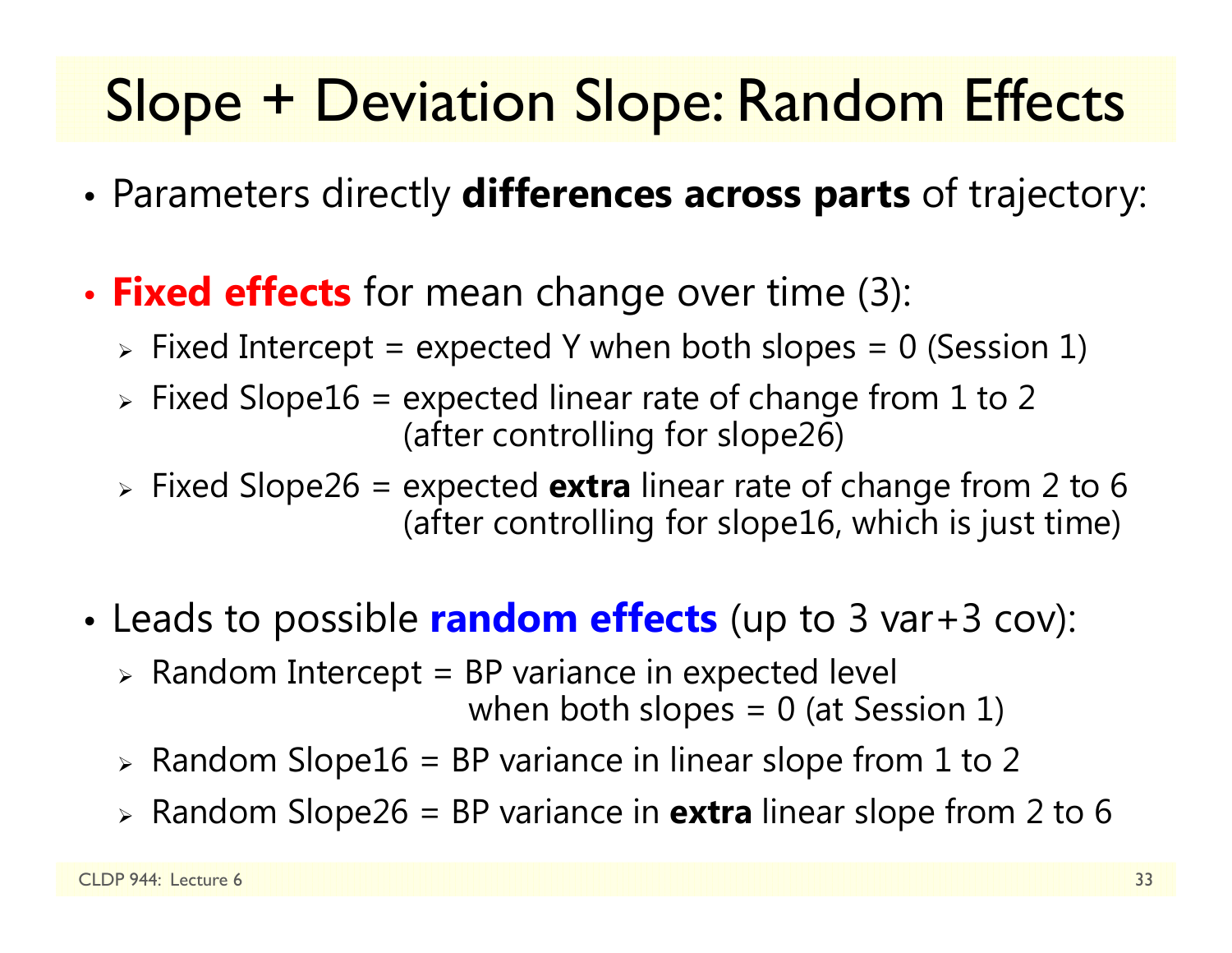#### Saturated Means via Piecewise Slopes Models

- You can fit **fixed** piecewise slopes up to *<sup>n</sup>*–1, but only **random** piecewise slopes up to *n*–2:
	- $\triangleright$  3 occasions? up to 2 fixed pieces, but only 1 random piece
	- 4 occasions? up to 3 fixed pieces, but only 2 random pieces
	- *<sup>n</sup>*–1 fixed pieces will perfectly reproduce observed means
- • Given this constraint (and balanced data), you should consider some of the ACS models as well:
	- $\triangleright$  Example:  $n=3 \rightarrow$  Model for the means = 2 fixed pieces, Model for the Variances could be….
		- UN, CSH, CS (Random Intercept Only), Random Intercept + Random Slope12, OR Random Intercept + Random Slope23
		- Everything is nested within UN; can also use AIC and BIC to choose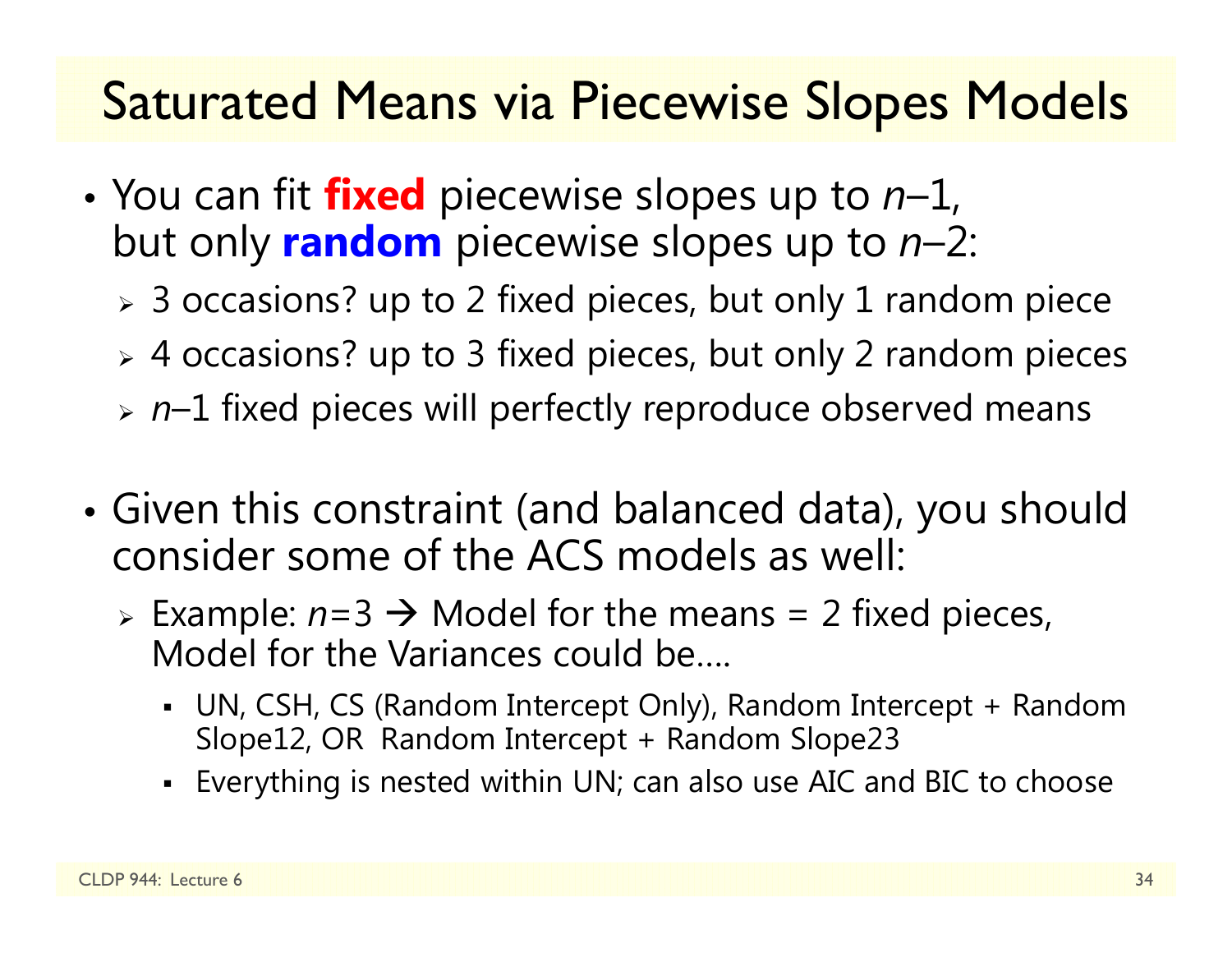# Summary: Piecewise Slopes Models

- • Piecewise models are useful for discontinuous trajectories (empirically or based on the study design)
	- $\triangleright$  Use slope + deviation slope(s) to test if  $> 1$  slope is necessary
- • If all effects are random, the slope + deviation slope and the direct slopes versions of the models will be equivalent

 $\triangleright$  Select the one that has the random effects variance you want to predict

- • $\bullet\,$  Keep all the pieces in the model (even if non-significant) in  $\,$ order to maintain a correct interpretation of each
- Each piece can be linear or non-linear as needed

 $\triangleright$  e.g., piece $1$  + piece $2$  + piece $2^2$   $\rightarrow$  linear, then non-linear trajectory

- • You may also need to test for a 'drop' or 'jump' in intercept at the break point in addition to change in slope, data permitting
	- $\triangleright$  Planning on doing piecewise models? They can be tricky... PLEASE let me help you set up the predictors to do so!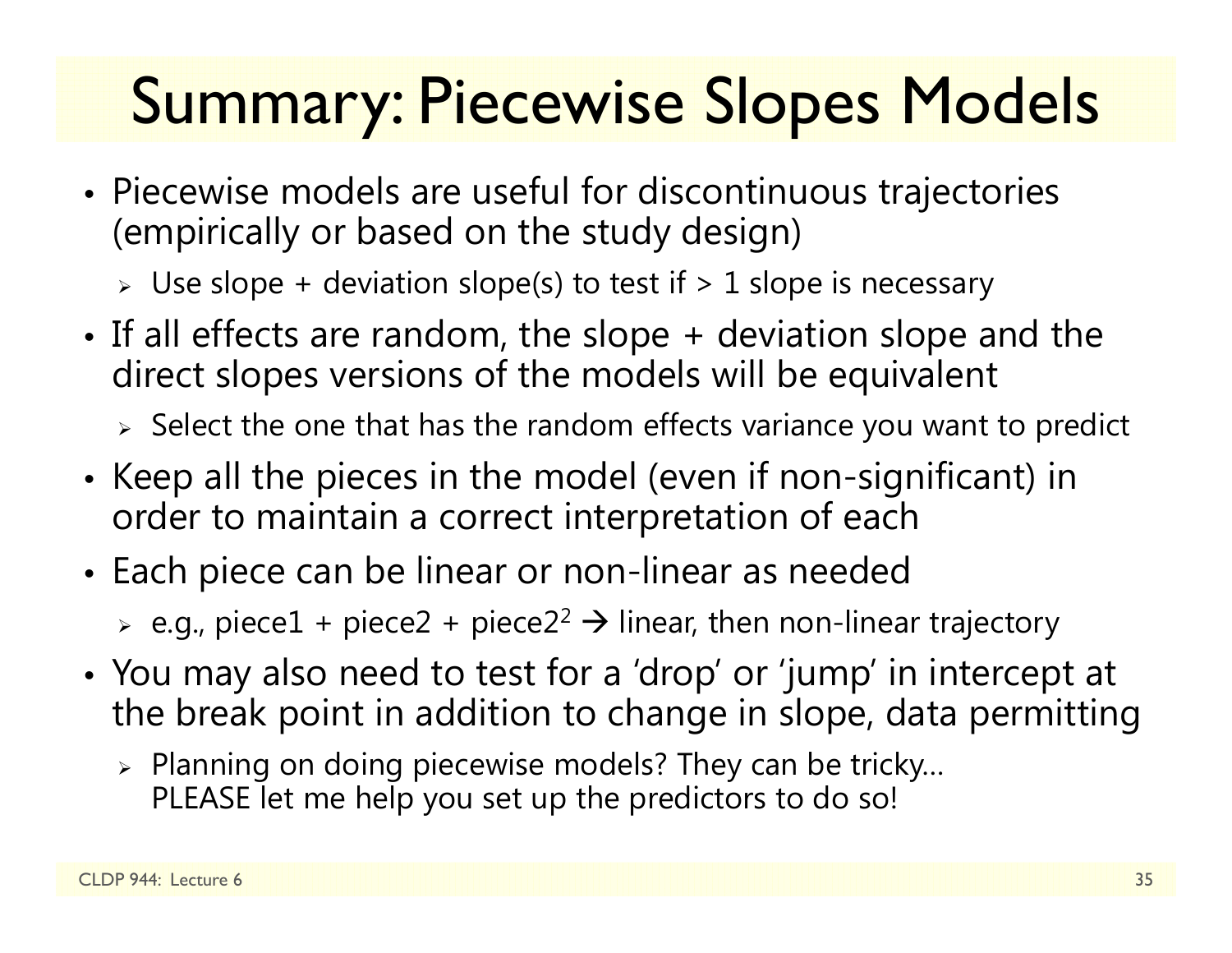# **Other Random Effects for Change**

- **Truly nonlinear models**: Non-additive terms to describe change
	- Models can include **asymptotes** (so change can "shut off" as needed)
	- $\blacktriangleright$ Include **power** and **exponential** functions (see chapter 6 for references)



**Trial**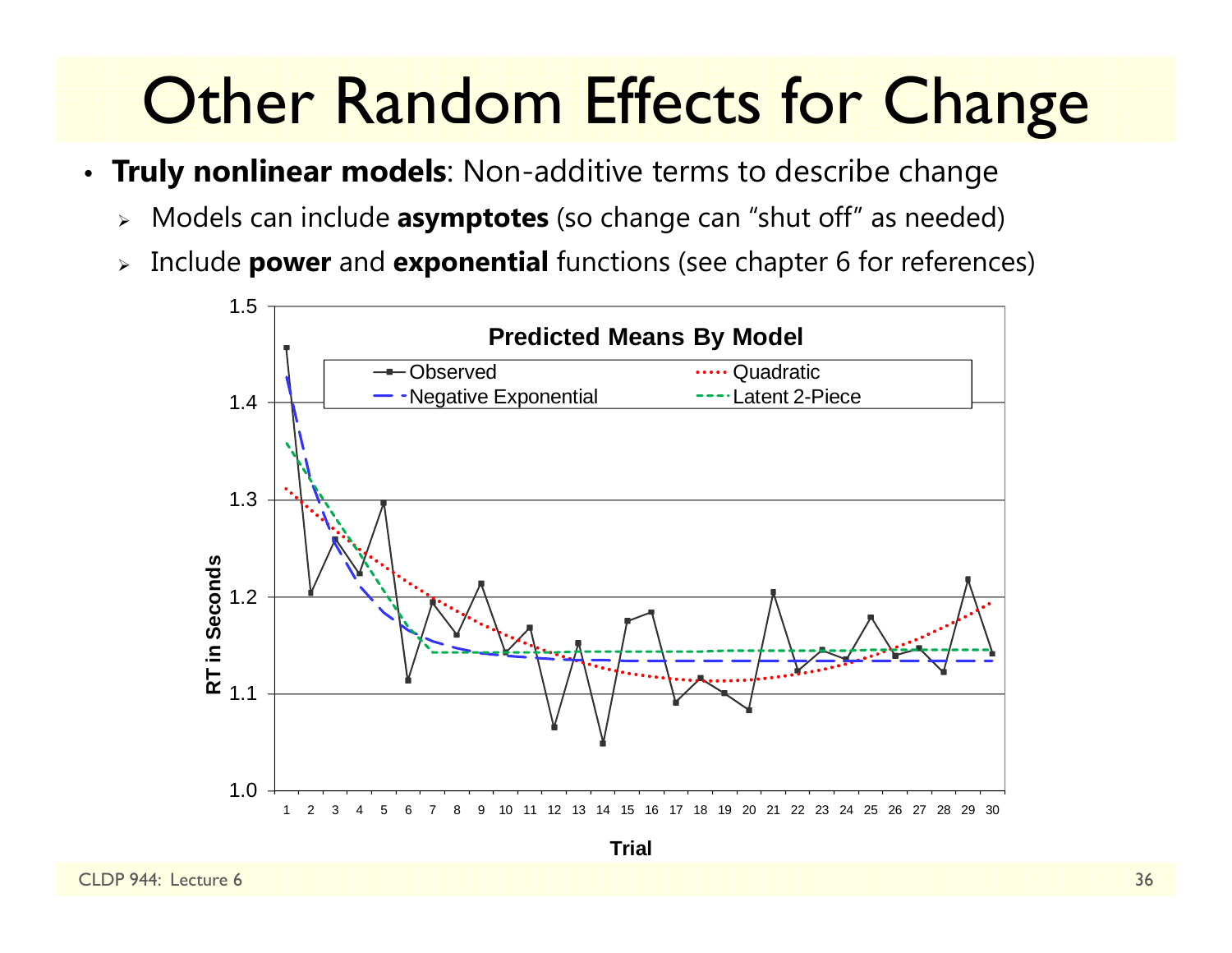### (Negative) Exponential Model Parameters



- 1) Different **Asymptotes**, same amount and rate
- 2) Different **Amounts**, same asymptote and rate
- 3) Different **Rates**, same asymptote and amount

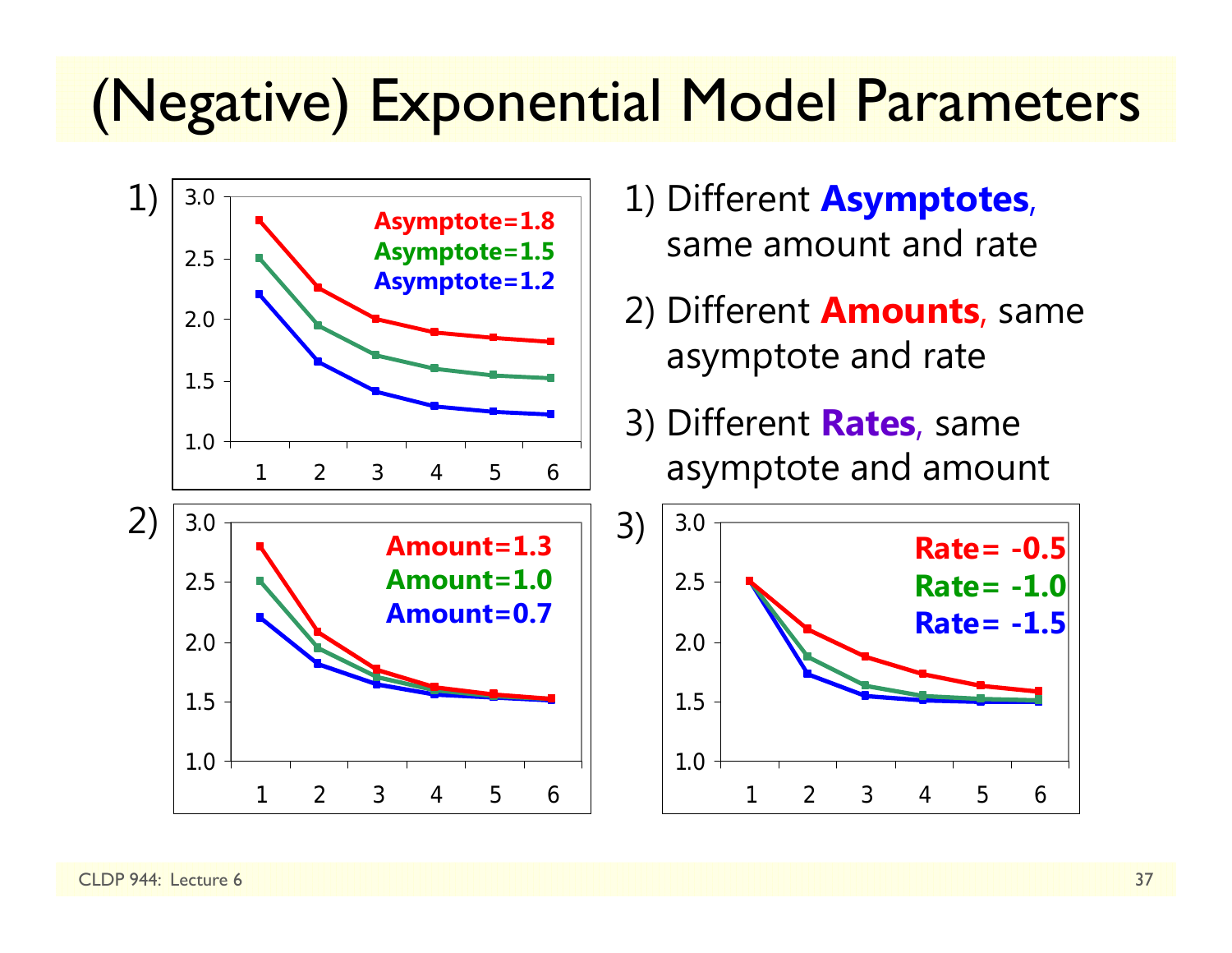# Exponential Models

- • The name positive or negative reflects whether the data are moving away or towards asymptote
	- *Accelerating* trajectory (up or down) = "positive" exponential
	- *Decelerating* trajectory (up or down) = "negative" exponential
- • Amount reflects distance from asymptote to time 0, multiplied by exp(rate\*time)
	- $\triangleright$  Decrease across time to asymptote = positive amount
	- $\triangleright$  Increase across time to asymptote = negative amount
- • Amount can also be replaced by an intercept
	- $\triangleright$  Asymptote + Amount = Intercept
- Cannot be estimated in SAS PROC MIXED given its nonlinear parameters (use SAS PROC NLMIXED instead)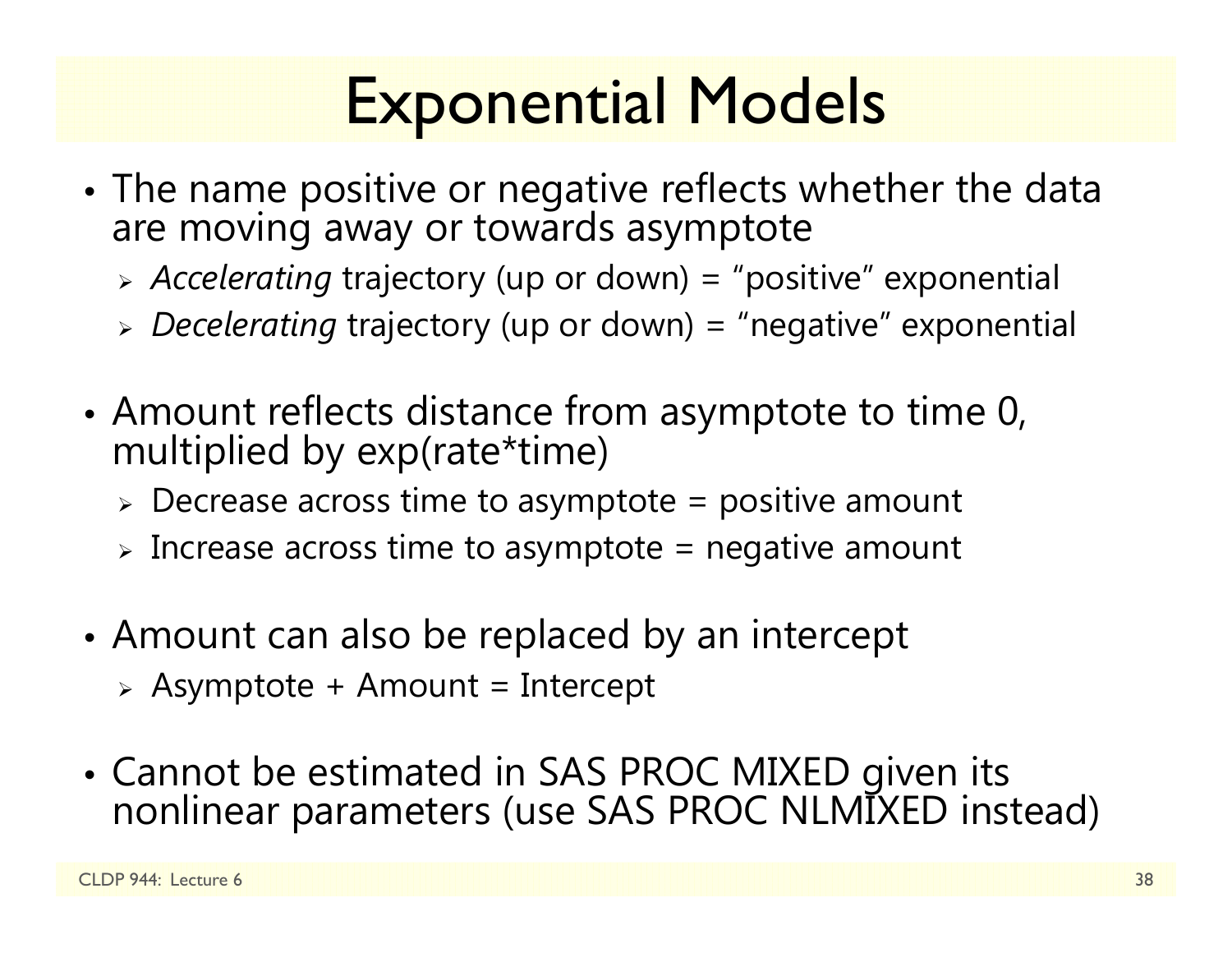### Exponential Model (3 Random Effects)

 ${\sf Level\ 1:}$   ${\sf y_{ti}\ \, =\ \, {\sf \beta_{0i}\, +\ \, {\sf \beta_{1i}}^{\ast}}$ exp( ${\sf \beta_{2i}\!}\,$ \*Time<sub>ti</sub>) +  ${\sf e_{ti}\!}\,$ 

#### Level 2 Equations (one per β):



#### **Fixed Effect Subscripts:**

 $1^{st}$  = which Level 1 term  $2<sup>nd</sup>$  = which Level 2 term

#### **Number of Possible Slopes by Number of Occasions (** *<sup>n</sup>***):**

# Fixed slopes = *n* – 1 # Random slopes = *n* – 2

Also need 4 occasions to fit random exponential model

(Likely need way more occasions to find  $U_{2i}$ , though)

CLDP 944: Lecture 6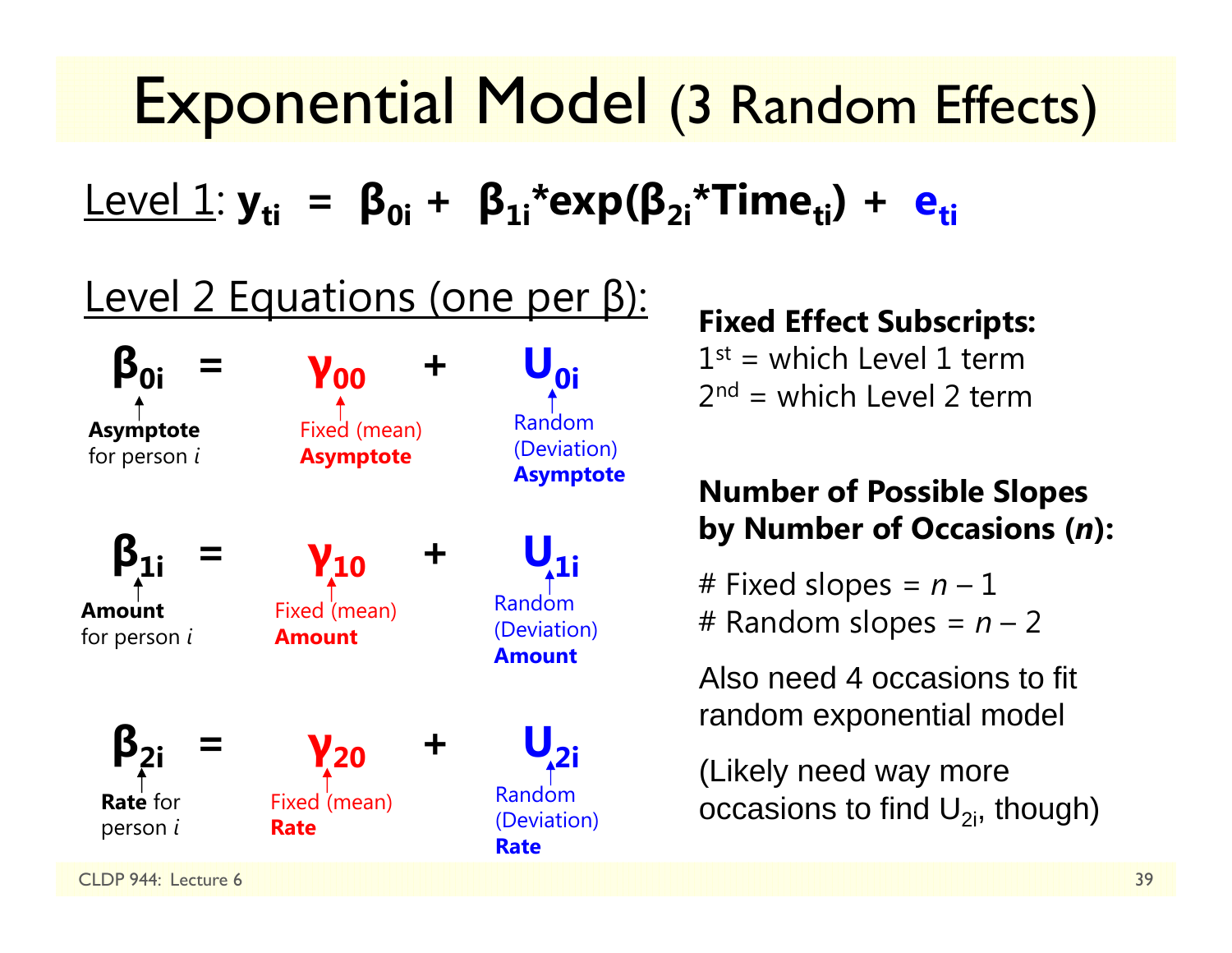# Nonlinear Models

- • Not all forms of change fit polynomial models
	- What goes up must come back down (and vice-versa)
	- Sometimes change needs to "shut off" (need asymptotes)
- • Many kinds of truly nonlinear models can be used for longitudinal data
	- $\triangleright$  Linear in variables vs. linear in parameters (exp  $\rightarrow$  nonlinear)
	- $\triangleright$  Logistic, power, exponential... see end of chapter 6 for ideas
- • $\bullet$  Require extra steps to evaluate estimation quality
	- $\triangleright$  Start values are needed, especially for random variances
	- $\triangleright$  Check that "gradient" values are as close to 0 as possible (partial first derivative of that parameter in LL function)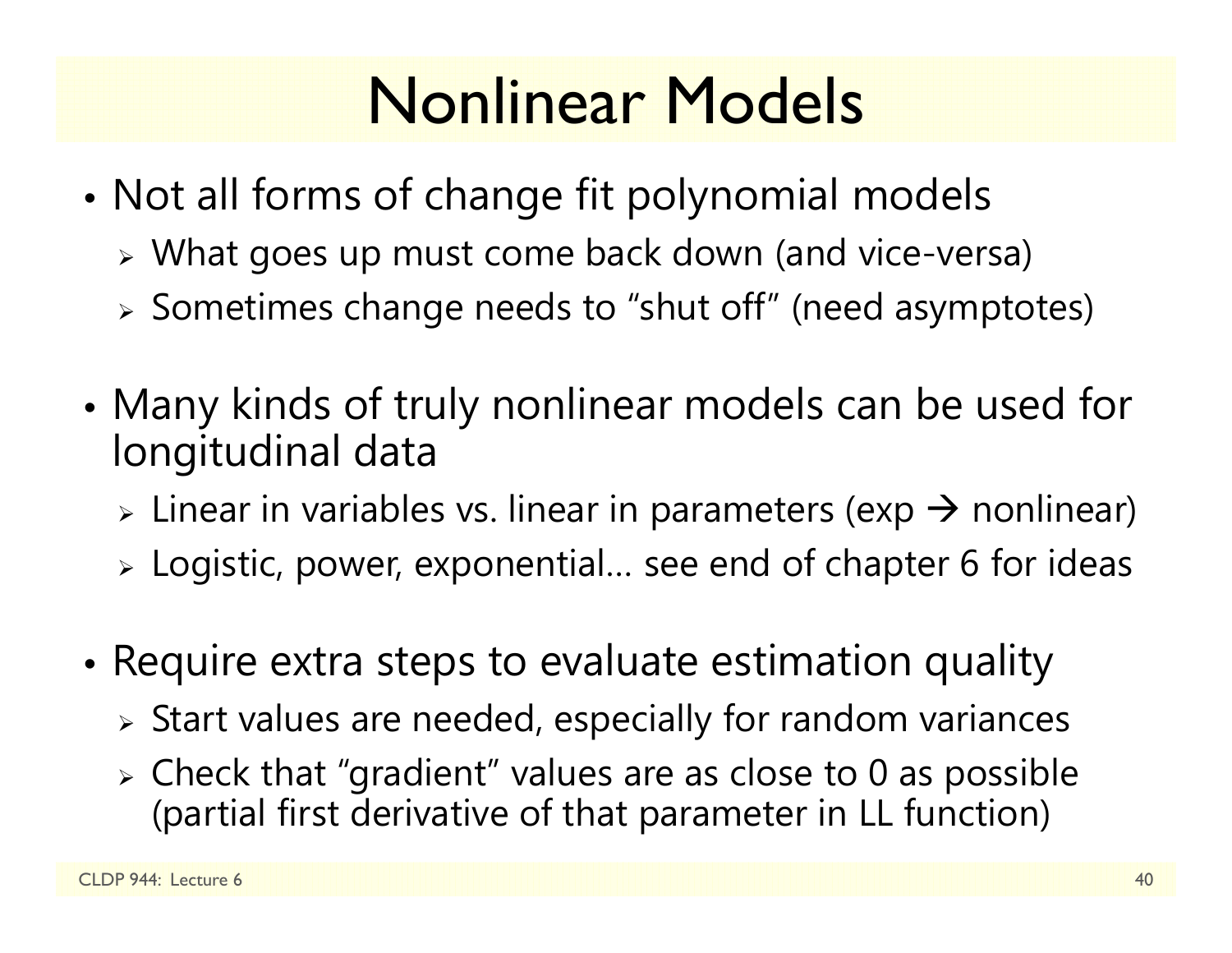# How to Mimic an Exponential Model

If you need to use REML, a predictor of natural-log-transformed time may be a good substitute for a truly nonlinear model



**A linear effect of log time (black lines) predicts an exponential curve across** *original* **time.**

**Quadratic effects of log time (red or blue lines) can speed up or slow down the curve.** 

**Bottom: There is a linear relationship between log-time and the outcome.**